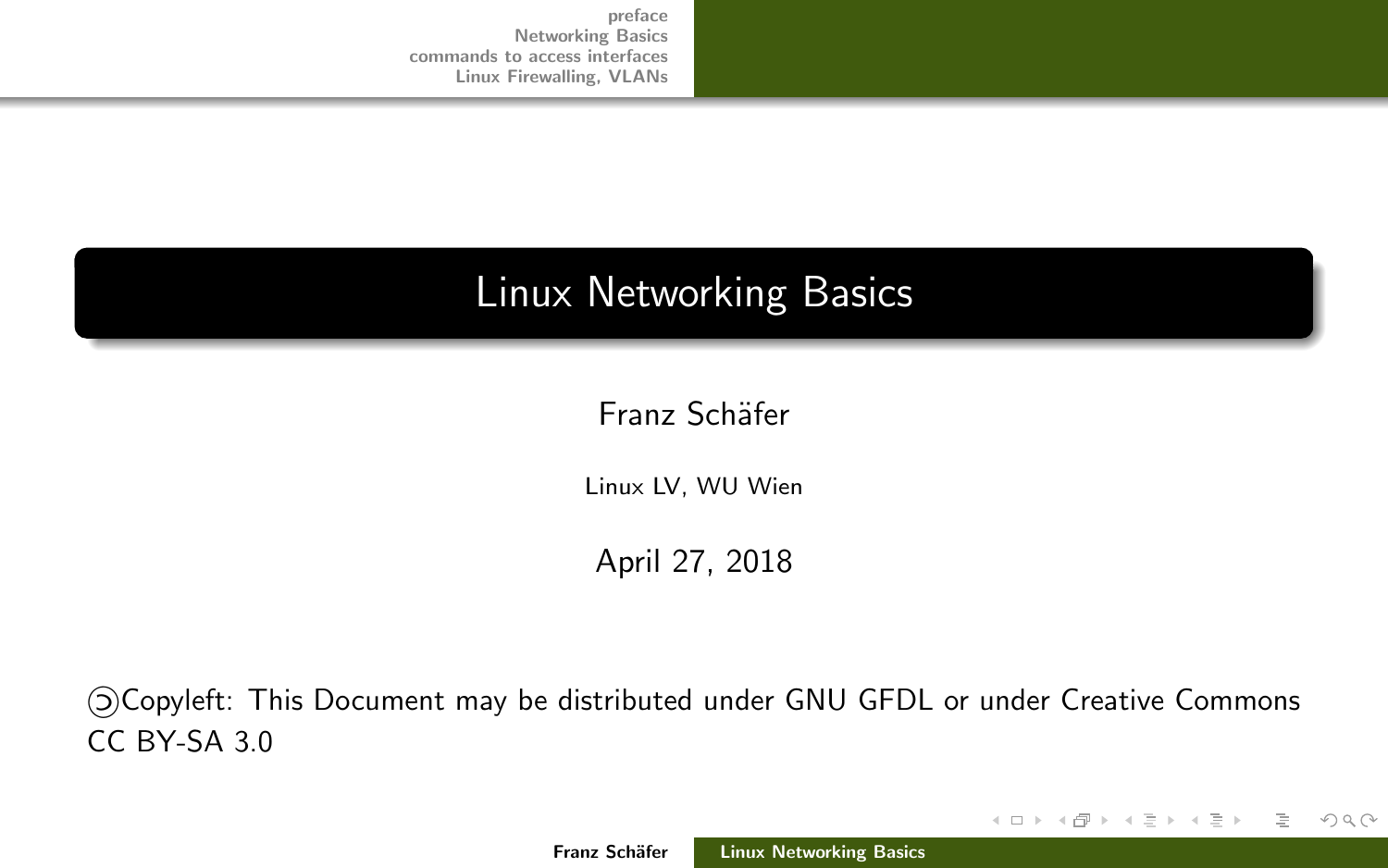## Table of contents



### 2 [Networking Basics](#page-4-0)

3 [commands to access interfaces](#page-7-0)



イロト イ御 トイモト イモト

 $\equiv$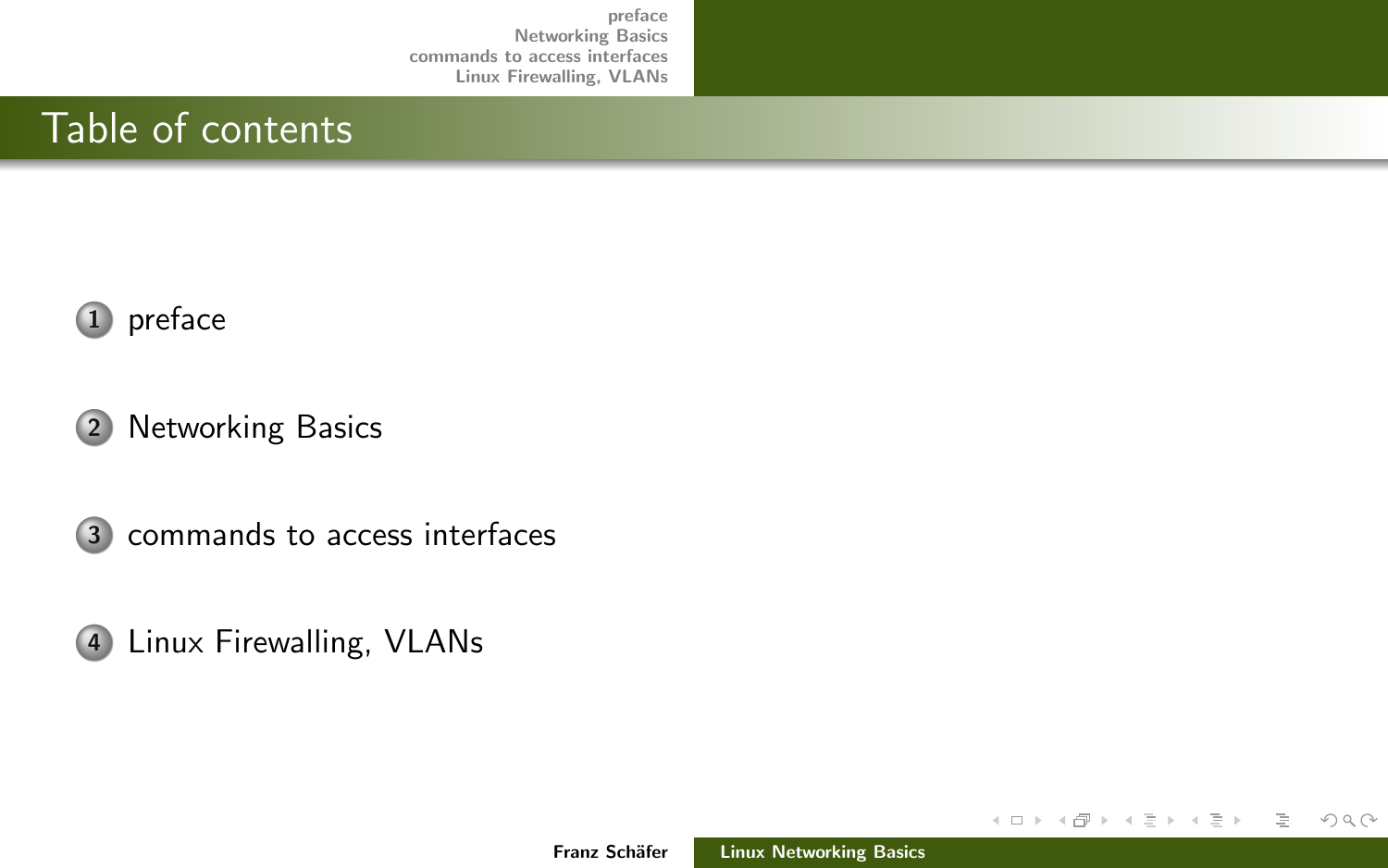## <span id="page-2-0"></span>About this slides

<http://mond.at/cd/> This slides are Copyleft: CC-BY-SA, Use them as you like. This is the first in a series of 3 lectures on Linux:

- **1** Networking
- <sup>2</sup> Server, SSH
- <sup>3</sup> Backup, Boot, LVM, Virtualization

イロト イ部 トイモト イモト

 $OQ$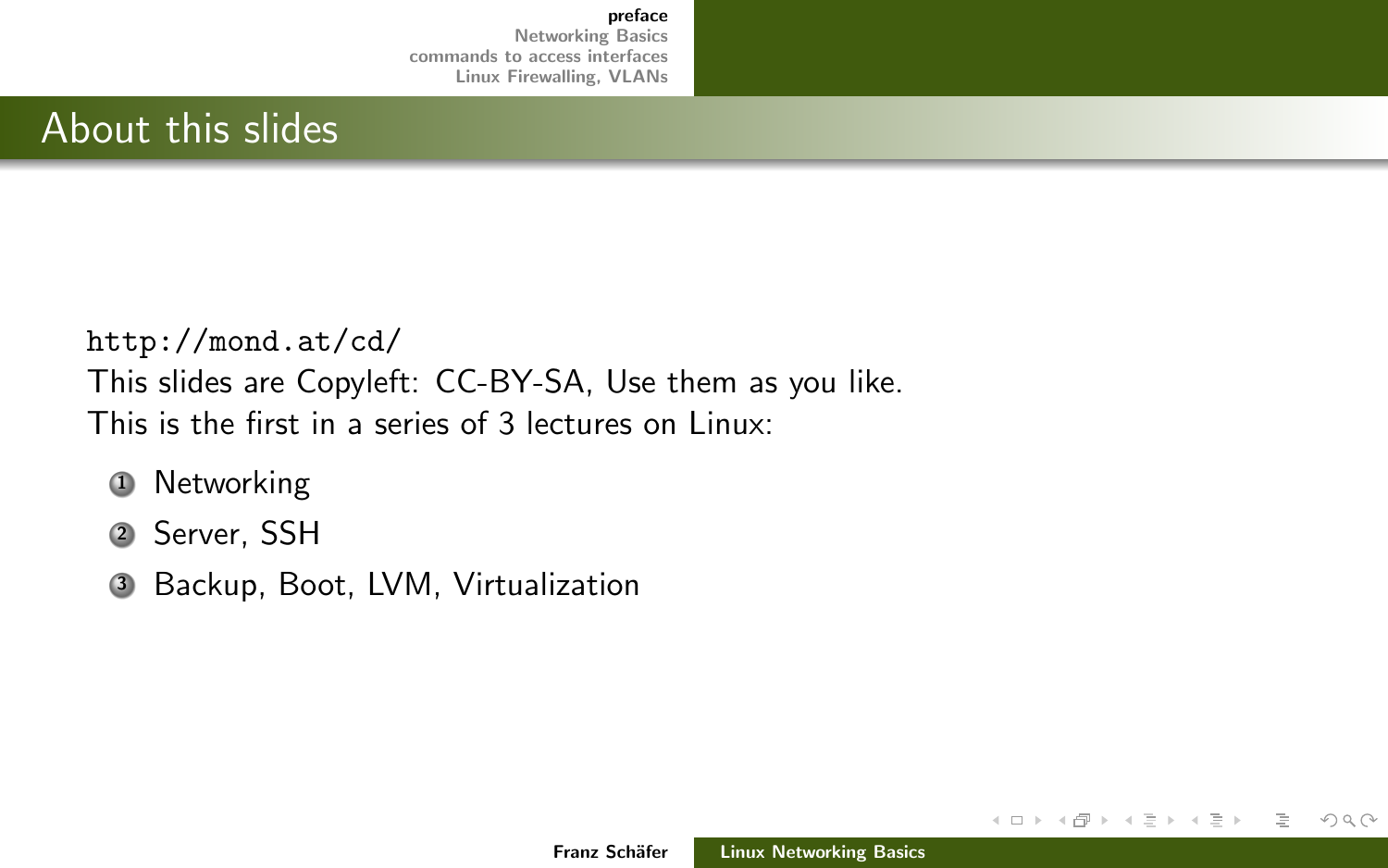## About Me

- Storage Architect @ sIT-Solutions
- Sysadmin @ IST Austria, head of IT
- Sysadmin @ ZID WU
- ISP (akis, silverserver, ...)
- Nachtrichtentechnik, Regelungstechnik, Computertechnik
- Linux User since 1995 (kernel 1.1.18)

イロト イ部 トイモト イモト

 $OQ$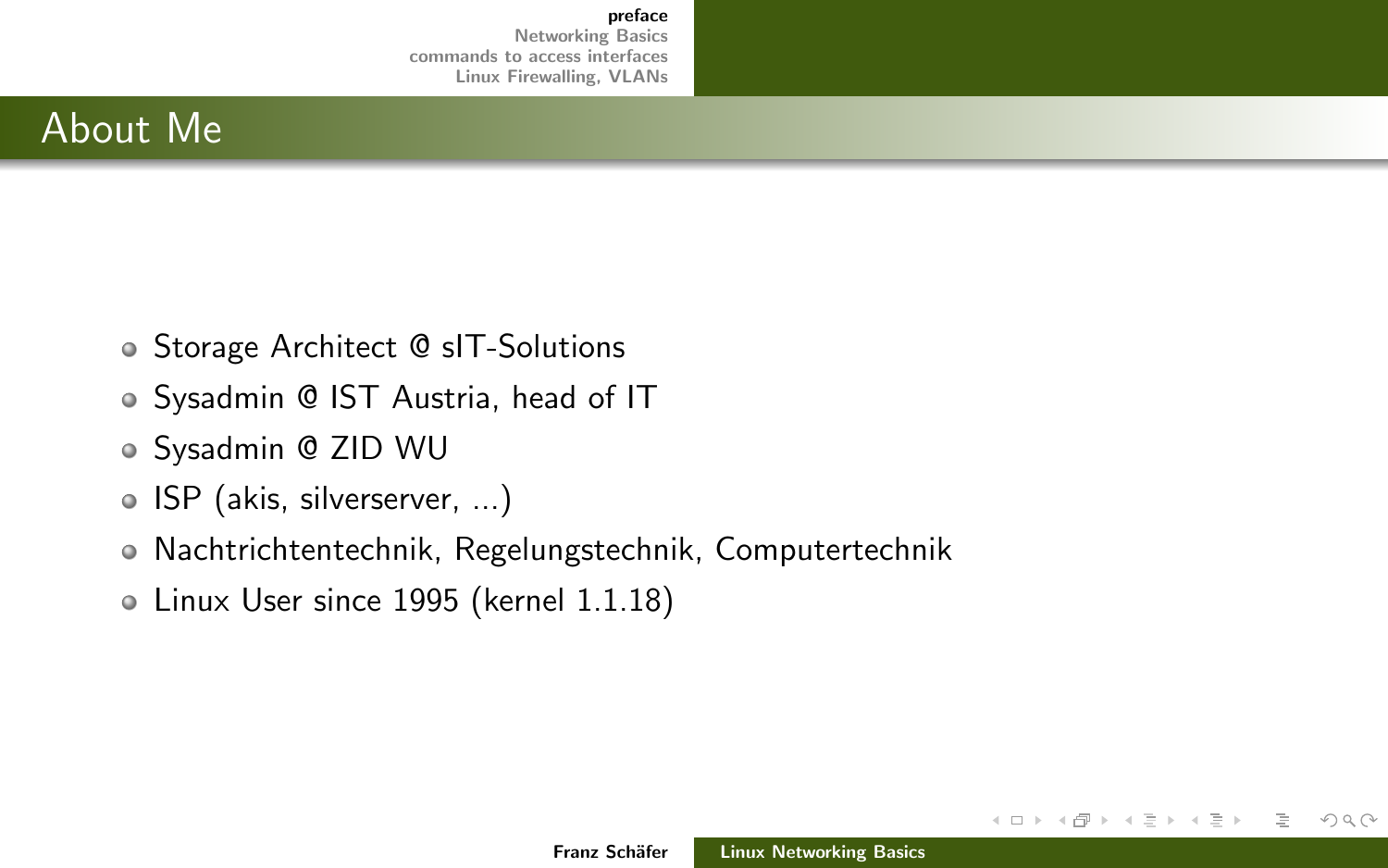[ISO-OSI Model](#page-4-0)

## <span id="page-4-0"></span>Network Abstraction in Linux

- Physical Connection
	- Ethernet, UTP, Wireless
	- Serial Cable
	- Virtual Connection (Tunnel, VPN)
- Linux Kernel: Interface
- Network Stack: e.g. TCP/IP (in Kernel)
- Userspace Programs: E.g. Webbrowser

 $OQ$ 

目

イロト イ部 トイモト イモト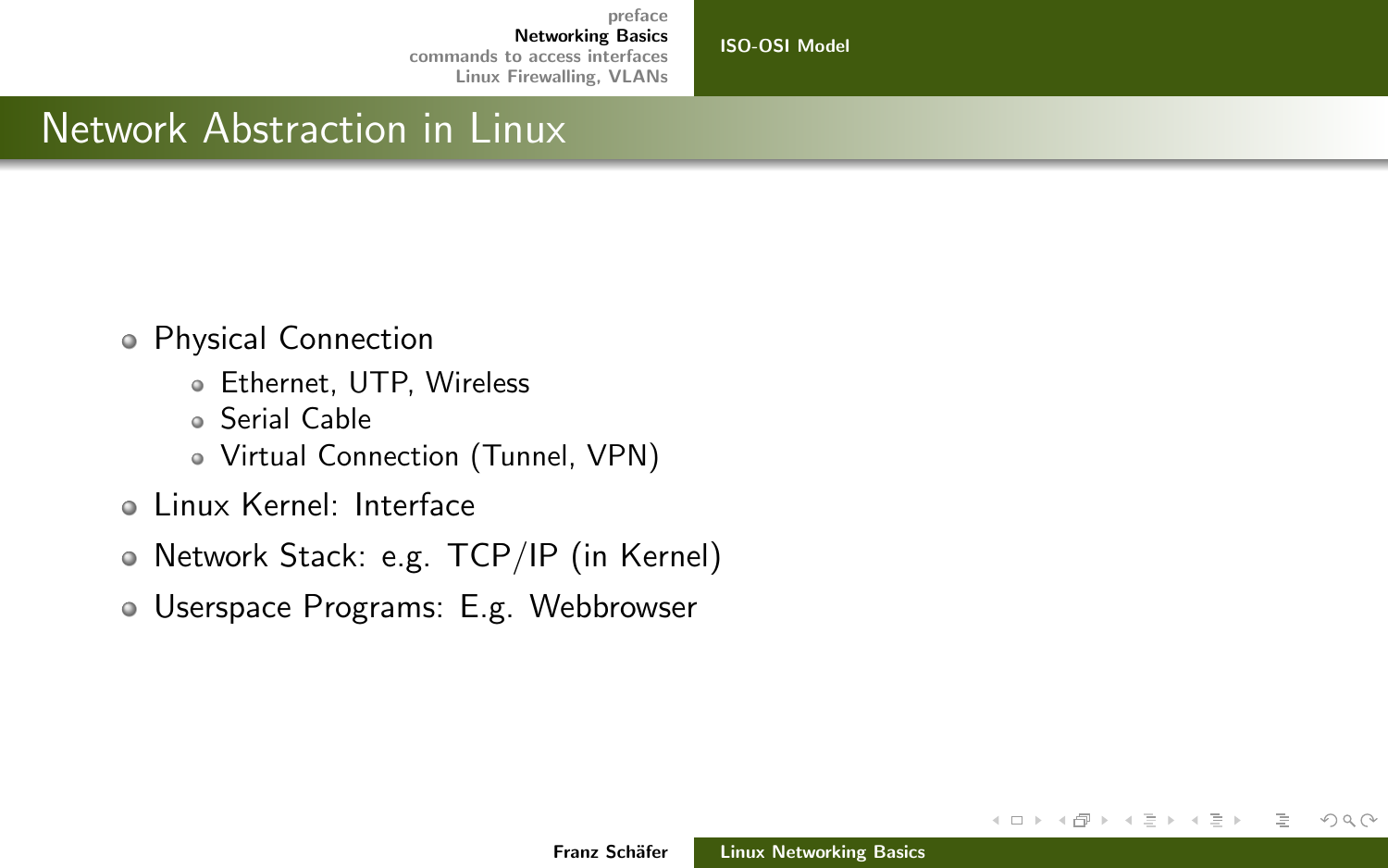[ISO-OSI Model](#page-4-0)

## Network Abstraction in Linux





# **Hardware**

linux networking. CC-BY-SA 3.0 Image of Network Card: https://de.wikipedia.org/wiki/Netzwerkkarte

Franz Schäfer [Linux Networking Basics](#page-0-0)

- ← ロ ▶ → ( 母 ▶ → ( 三

 $\rightarrow$   $\rightarrow$   $\equiv$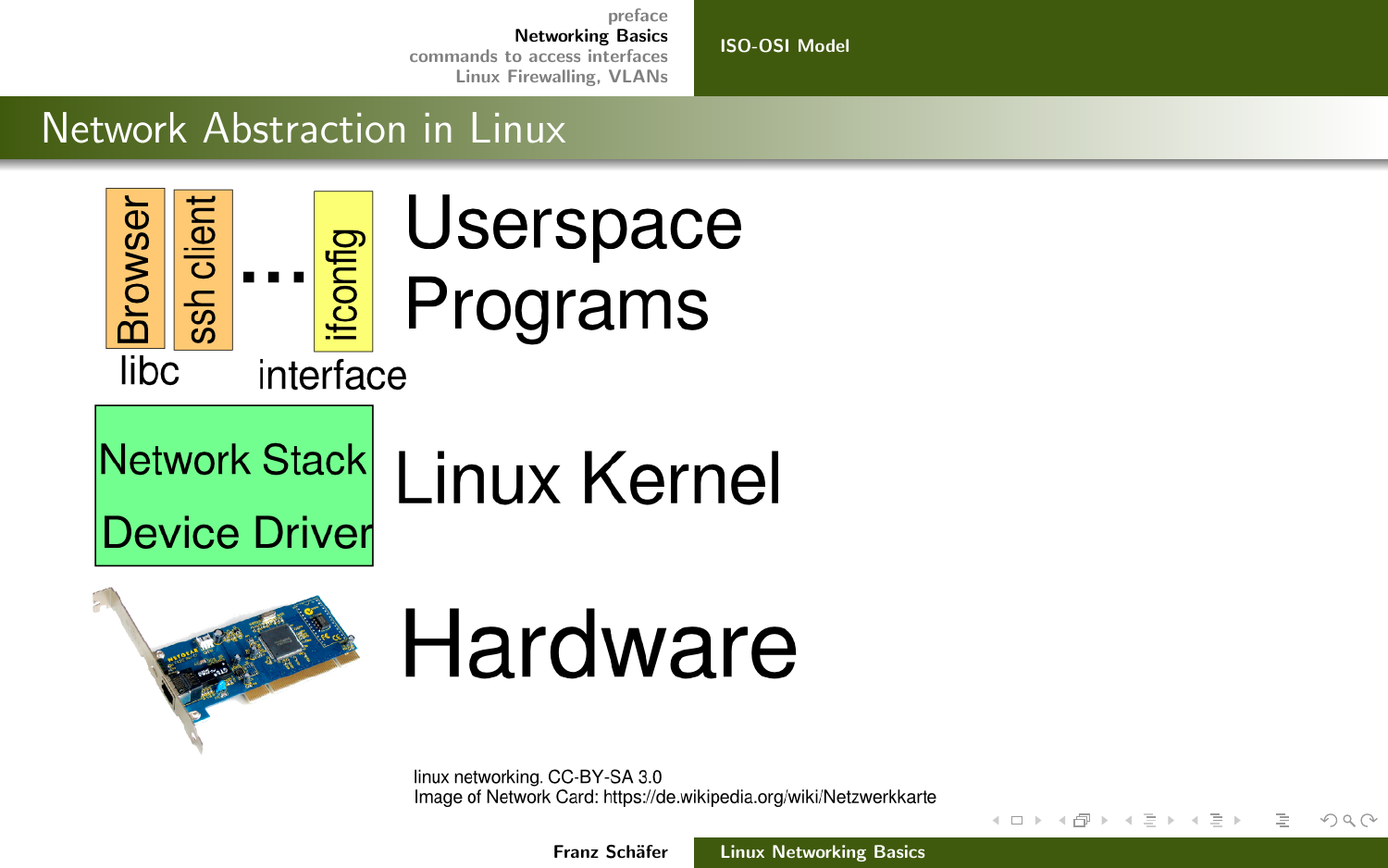[ISO-OSI Model](#page-4-0)

# ISO OSI 7 Layer



Franz Schäfer [Linux Networking Basics](#page-0-0)

 $\equiv$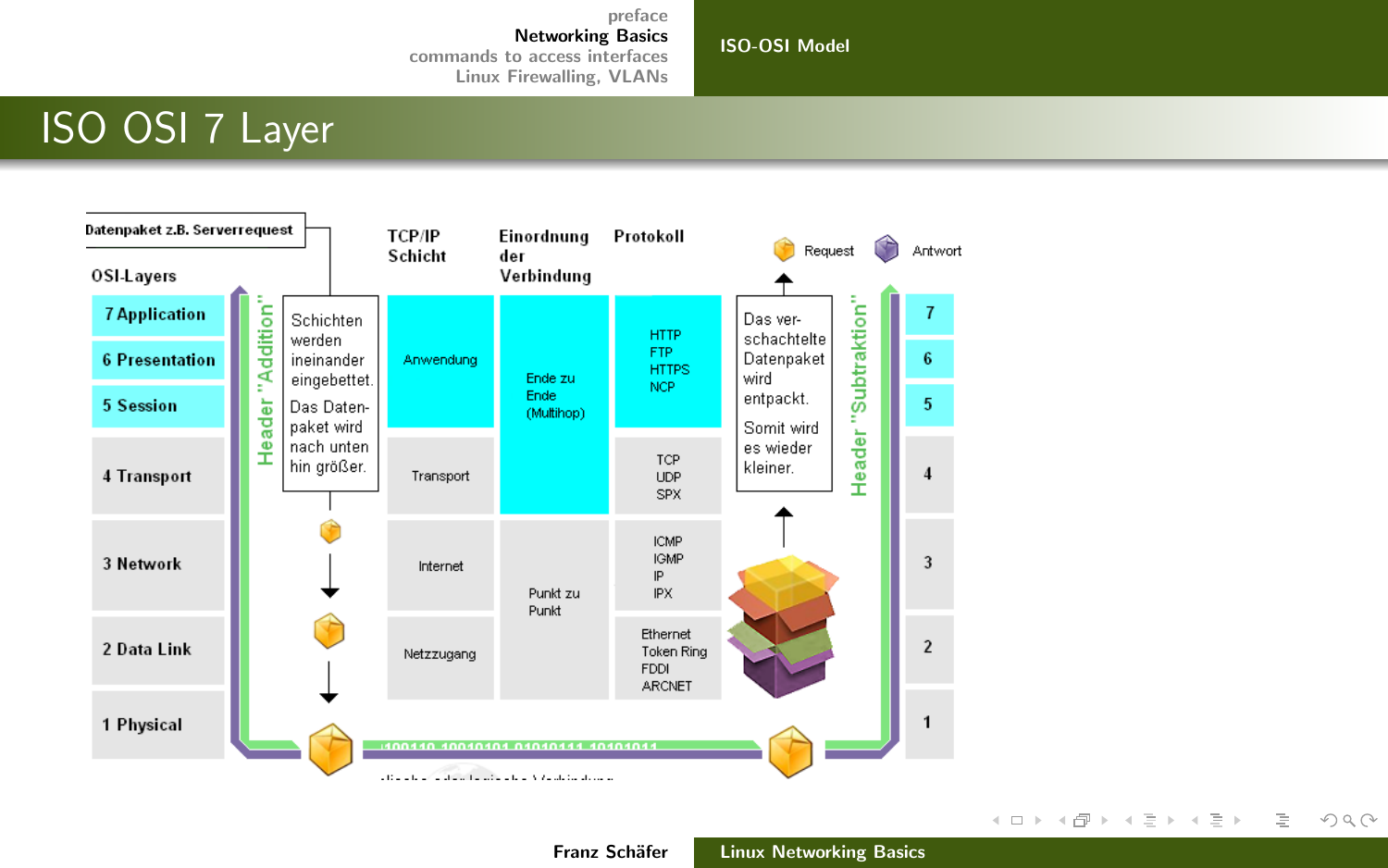[ifconfig, ip addr, ip link](#page-7-0) [excursus: Ethernet, IPv4, IPv6, CIDR](#page-9-0) [linux commands for networking](#page-14-0) [network troubleshooting](#page-25-0)

## <span id="page-7-0"></span>ifconfig

#### # /sbin/ifconfig

eth0 Link encap:Ethernet HWaddr 80:ee:73:83:a9:1e inet addr:192.168.79.79 Bcast:192.168.79.255 Mask:255.255.255.0 inet6 addr: fe80::82ee:73ff:fe83:a91e/64 Scope:Link UP BROADCAST RUNNING MULTICAST MTU:1500 Metric:1 RX packets:260357 errors:0 dropped:0 overruns:0 frame:0 TX packets:225288 errors:0 dropped:0 overruns:0 carrier:0 collisions:0 txqueuelen:1000 RX bytes:261709698 (249.5 MiB) TX bytes:29802129 (28.4 MiB)

Franz Schäfer [Linux Networking Basics](#page-0-0)

イロト イ部 トイミト イミト

目  $OQ$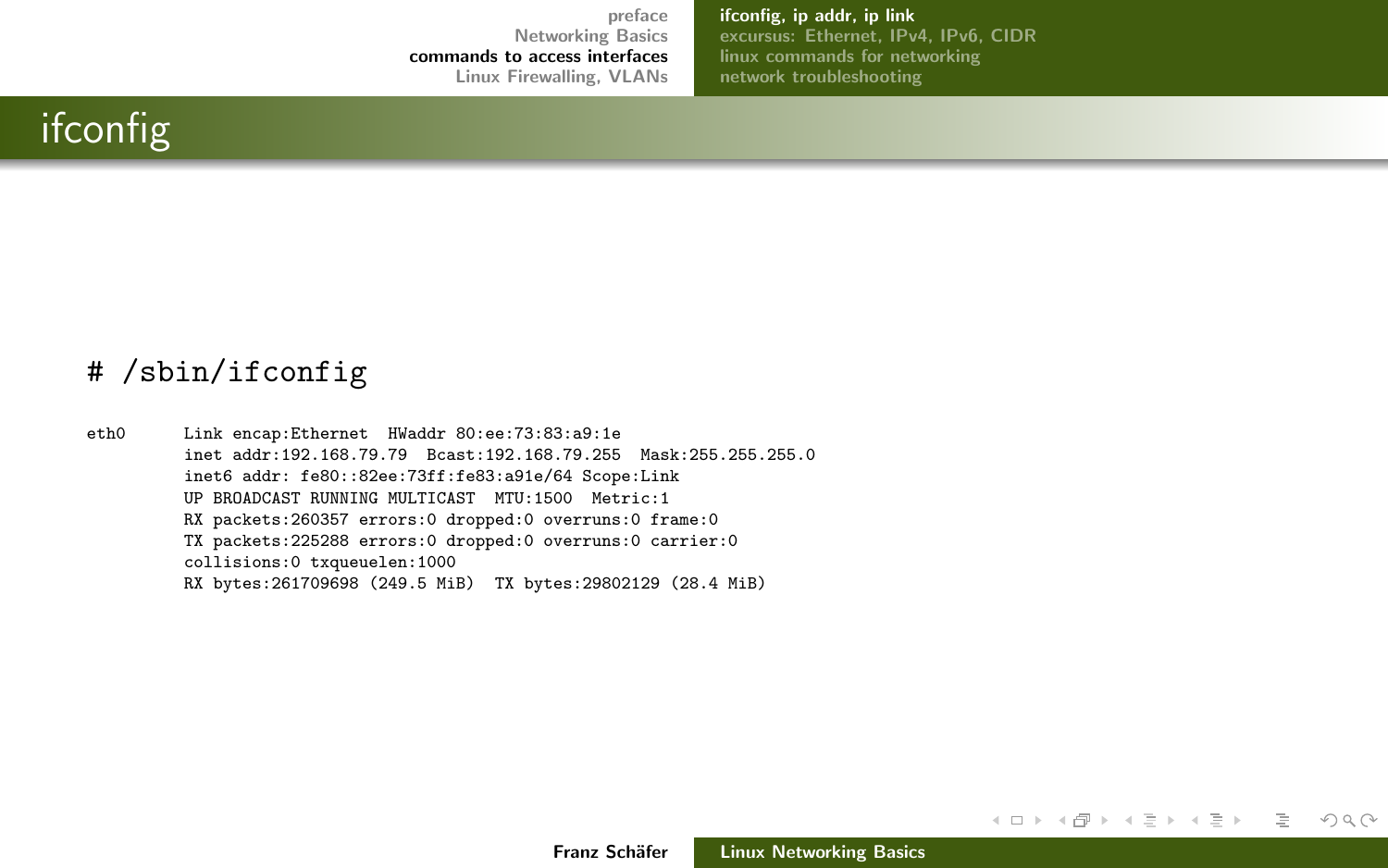[ifconfig, ip addr, ip link](#page-7-0) [excursus: Ethernet, IPv4, IPv6, CIDR](#page-9-0) [linux commands for networking](#page-14-0) [network troubleshooting](#page-25-0)

## ip tool

#### # ip addr

2: eth0: <BROADCAST, MULTICAST, UP, LOWER UP> mtu 1500 qdisc pfifo fast state UP group default qlen 1000 link/ether 80:ee:73:83:a9:1e brd ff:ff:ff:ff:ff:ff inet 192.168.79.79/24 brd 192.168.79.255 scope global eth0 valid\_lft forever preferred\_lft forever inet6 fe80::82ee:73ff:fe83:a91e/64 scope link valid\_lft forever preferred\_lft forever

#### # ip -s link

2: eth0: <BROADCAST,MULTICAST,UP,LOWER\_UP> mtu 1500 qdisc pfifo\_fast state UP mode DEFAULT group default qlen 1000

|                                       | $link/ether$ 80:ee:73:83:a9:1e brd ff:ff:ff:ff:ff:ff:ff |  |  |  |  |  |                                       |  |  |
|---------------------------------------|---------------------------------------------------------|--|--|--|--|--|---------------------------------------|--|--|
|                                       | RX: bytes packets errors dropped overrun mcast          |  |  |  |  |  |                                       |  |  |
|                                       | 261967909 261306 0 0 0                                  |  |  |  |  |  |                                       |  |  |
|                                       | TX: bytes packets errors dropped carrier collsns        |  |  |  |  |  |                                       |  |  |
|                                       |                                                         |  |  |  |  |  | - K ロ > K @ > K ミ > K ミ > → ミ → ⊙ Q Q |  |  |
| Franz Schäfer Linux Networking Basics |                                                         |  |  |  |  |  |                                       |  |  |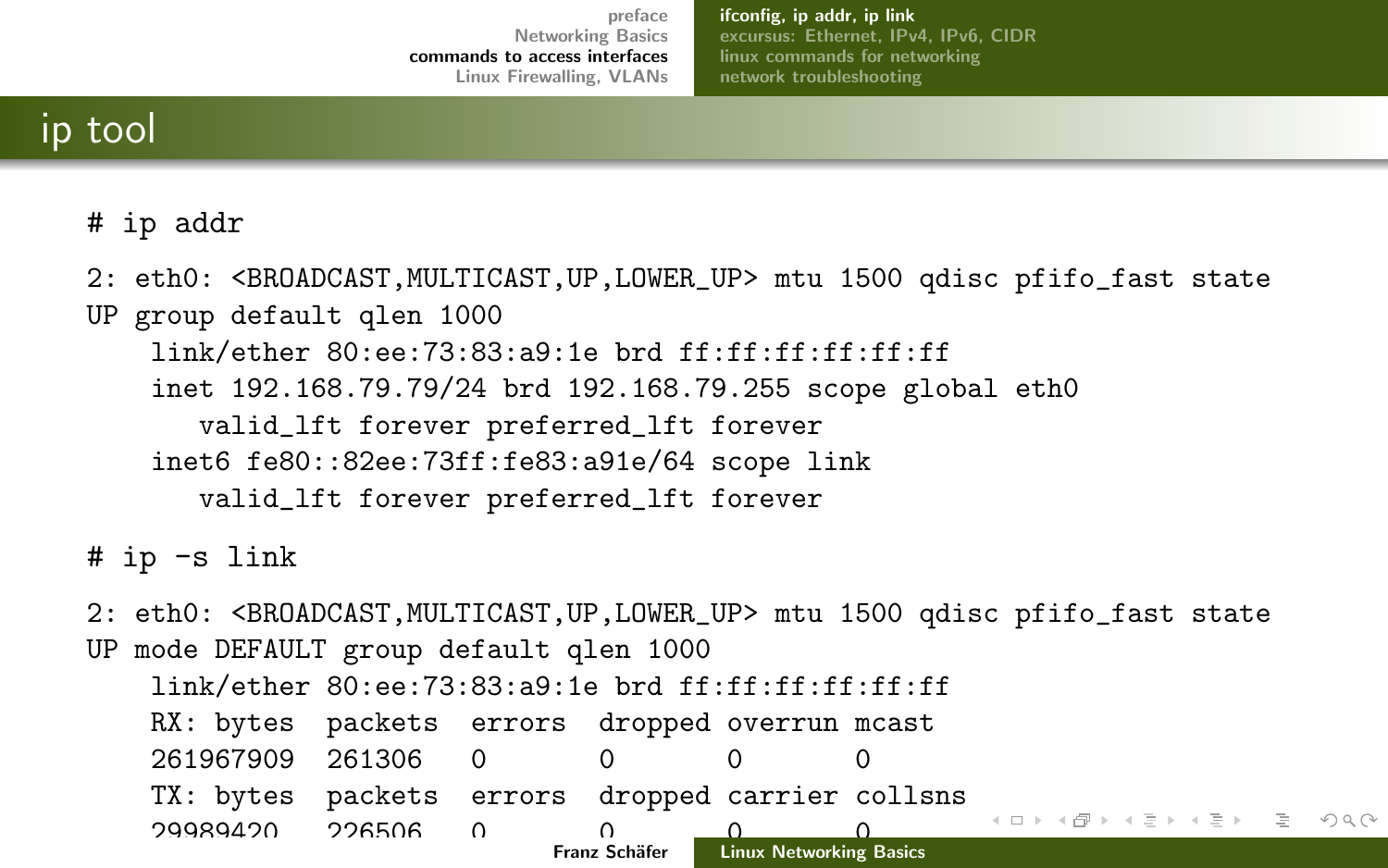[ifconfig, ip addr, ip link](#page-7-0) [excursus: Ethernet, IPv4, IPv6, CIDR](#page-9-0) [linux commands for networking](#page-14-0) [network troubleshooting](#page-25-0)

## <span id="page-9-0"></span>Ethernet



- All nodes can "see" each other
- addressing via MAC address: e.g.: A3:07:56:3C:F3:02
- broadcast to all is possible

イロト イ御 トイモト イモト

三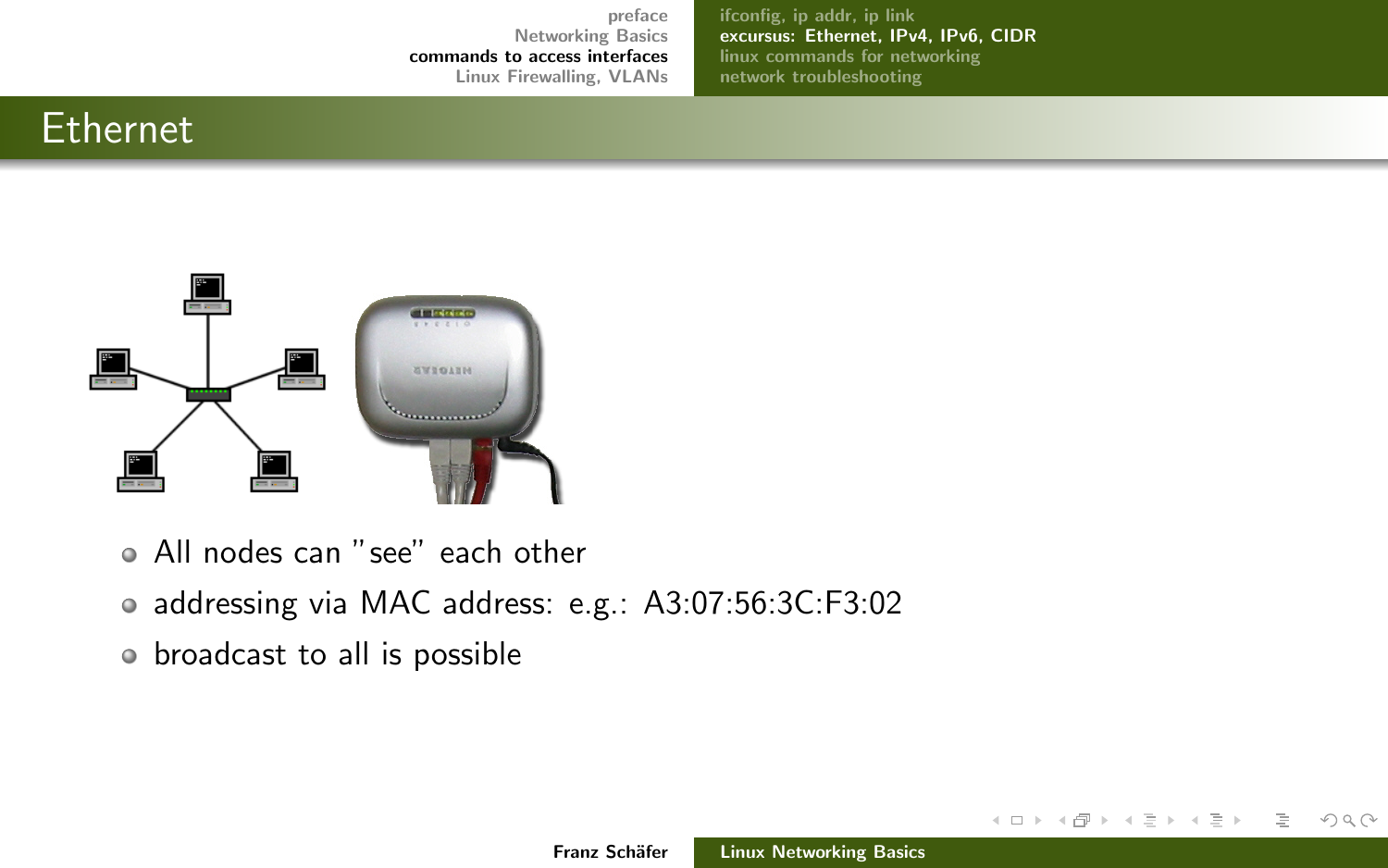[ifconfig, ip addr, ip link](#page-7-0) [excursus: Ethernet, IPv4, IPv6, CIDR](#page-9-0) [linux commands for networking](#page-14-0) [network troubleshooting](#page-25-0)

 $2^{32}$  addresses writen in the 256<sup>4</sup> notation: e.g.: 113.251.19.71 not a valid address: 64.311.17.92 On ethernet: relation of MAC addresses and IP addresses via arp protocol

# arp -n

イロン イ母ン イミン イミン

目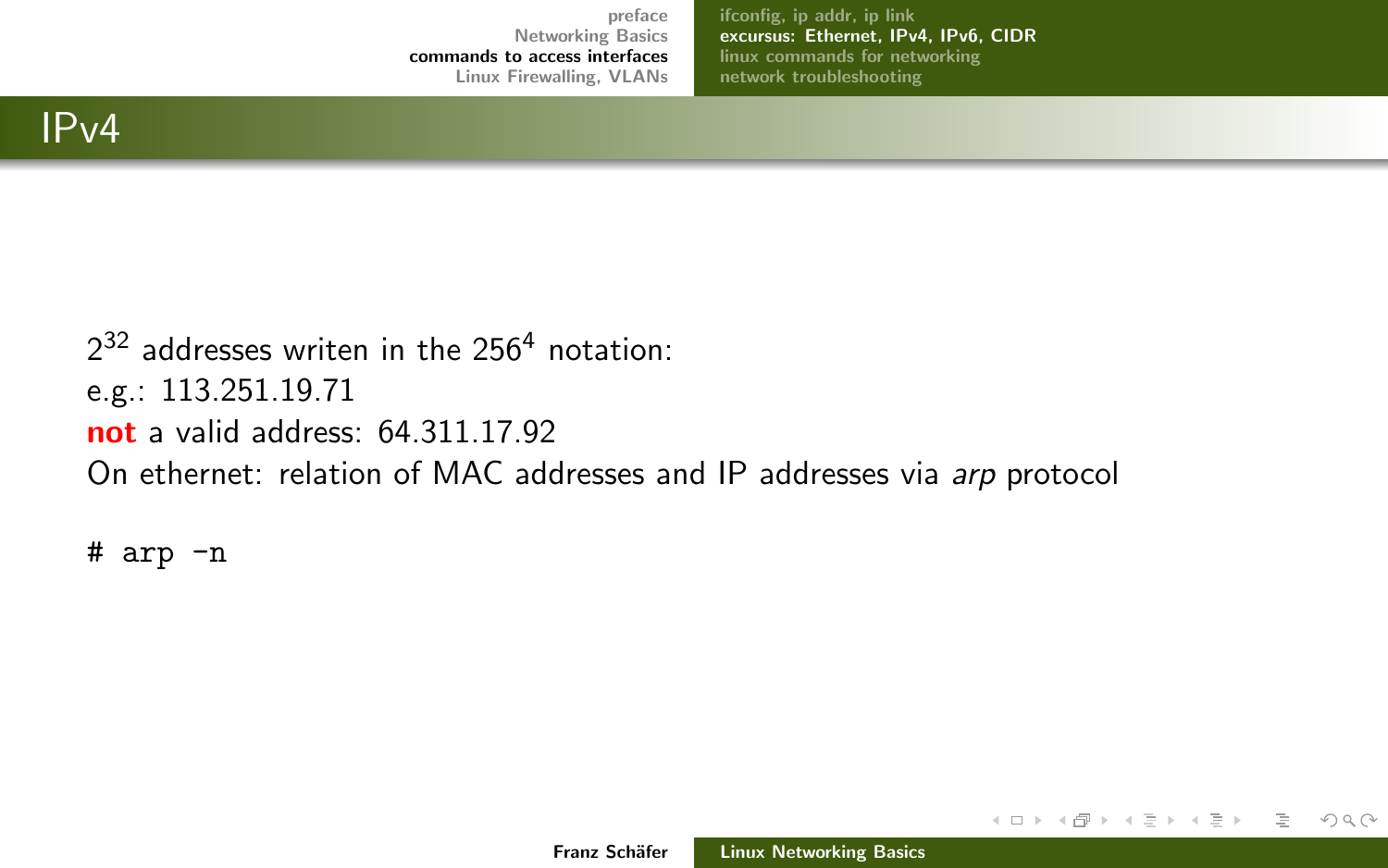[ifconfig, ip addr, ip link](#page-7-0) [excursus: Ethernet, IPv4, IPv6, CIDR](#page-9-0) [linux commands for networking](#page-14-0) [network troubleshooting](#page-25-0)

```
# host -t AAAA www.google.com
www.google.com has IPv6 address 2a00:1450:400c:c0b::68
```
 $2^{128}$  addresses writen a 8 blocks of 4 hex digits. consecutive blocks of 0 can be written as :: (only once per address) e.g.:  $::1$ Tools: ping6, traceroute6, "ip -6"

イロン イ母ン イミン イミン

 $OQ$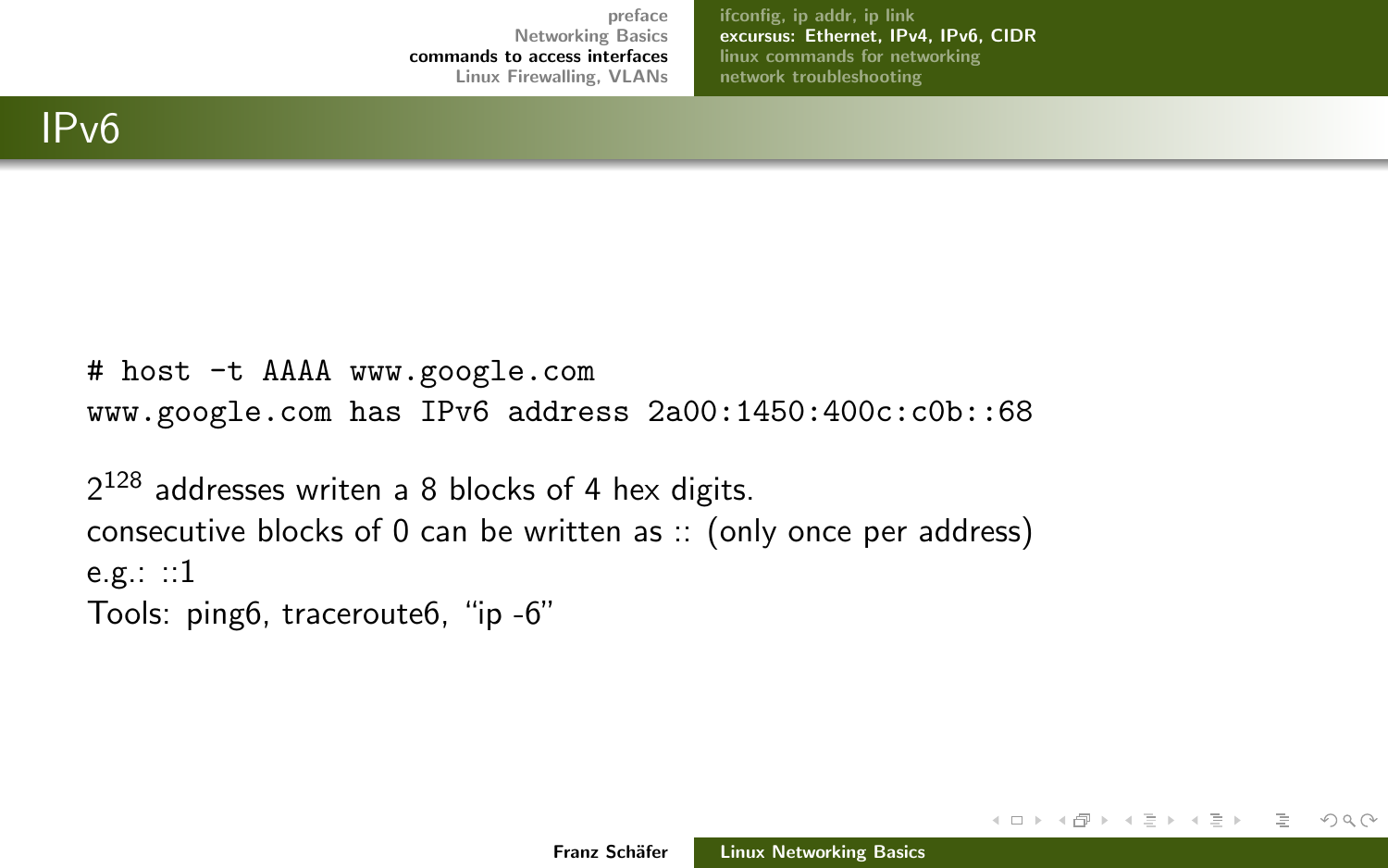[ifconfig, ip addr, ip link](#page-7-0) [excursus: Ethernet, IPv4, IPv6, CIDR](#page-9-0) [linux commands for networking](#page-14-0) [network troubleshooting](#page-25-0)

## CIDR

Classless Internet Domain Routing  $123.24.67.0/24 = 123.24.67.XXX$  $137.208.0.0/16 = \text{WU-Network} = 137.208.\text{xxx}. \text{xxx}$ 123.24.67.128/25 =123.24.67.128 to 123.24.67.255 Alternativ: netmask: 255.255.255.128

イロン イ母ン イミン イミン

 $OQ$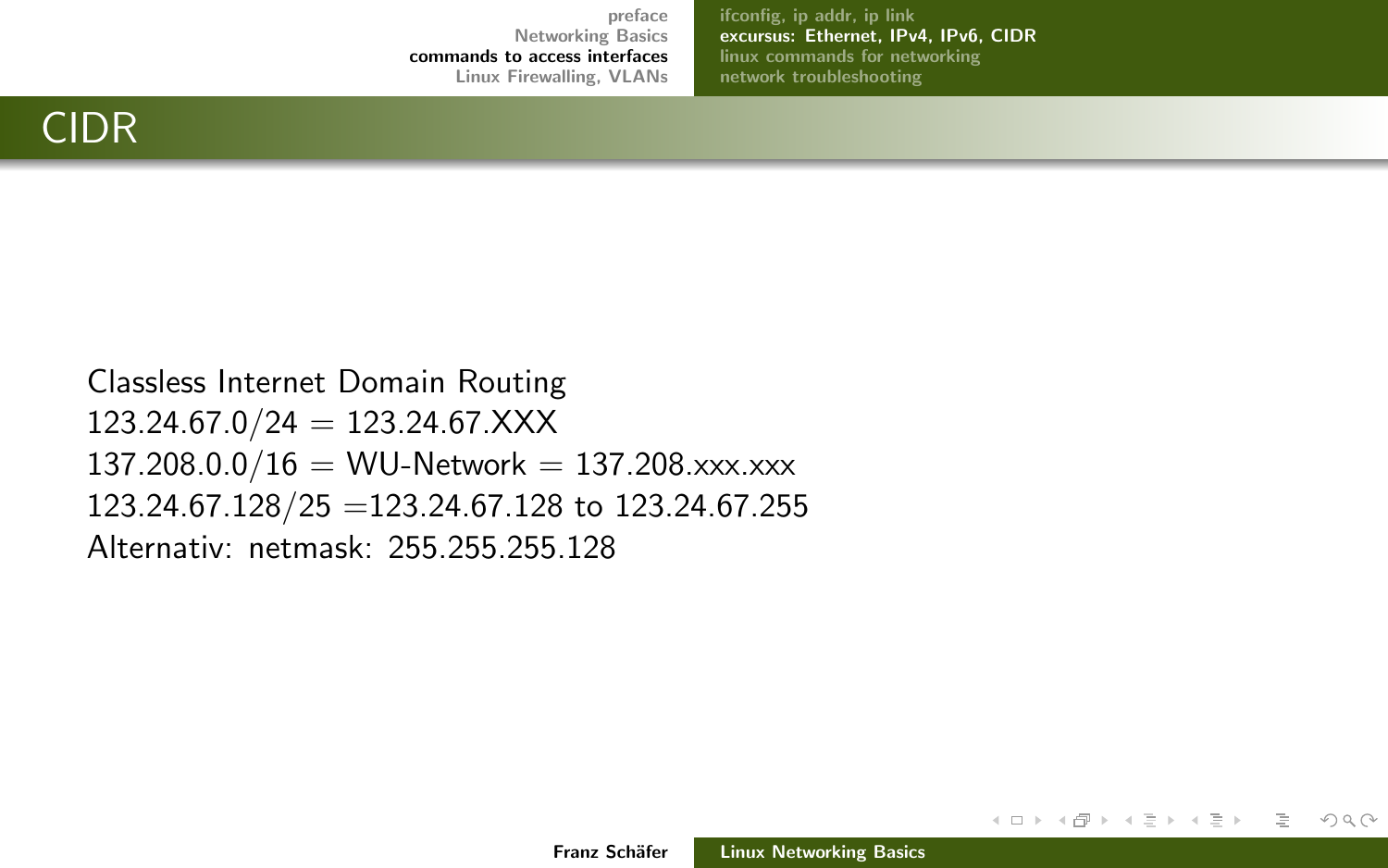[ifconfig, ip addr, ip link](#page-7-0) [excursus: Ethernet, IPv4, IPv6, CIDR](#page-9-0) [linux commands for networking](#page-14-0) [network troubleshooting](#page-25-0)

## Private IP Space: RFC 1918

- 10.0.0.0 to 10.255.255.255 10.0.0.0/8 or e.g. divided into 65536 times /24
- 172.16.0.0 to 172.31.255.255 172.16.0.0/12 e.g. divided into 1024 /24 networks
- 192.168.0.0 to 192.168.255.255 192.168.0.0/16 gives 256 networks with /24

e.g.: your home IP and network:

192.168.1.13/24

not routed in the public internet: you need NAT

∢ロト ∢母 ト ∢ ミト ∢ ミト

つくい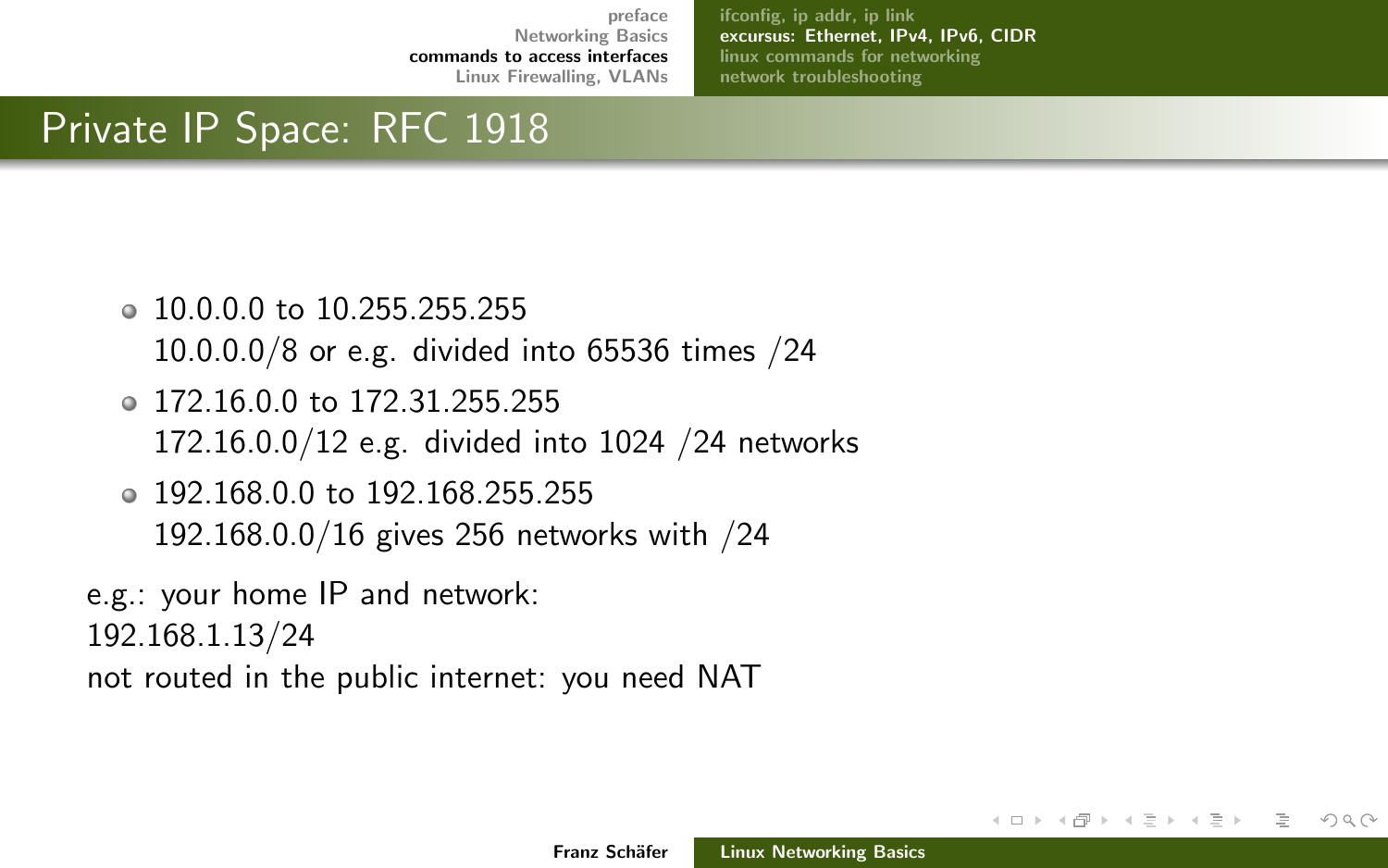[ifconfig, ip addr, ip link](#page-7-0) [excursus: Ethernet, IPv4, IPv6, CIDR](#page-9-0) [linux commands for networking](#page-14-0) [network troubleshooting](#page-25-0)

## <span id="page-14-0"></span>network manager

GUI interface uses NetworkManager to manage networks. should be disabled on a server can be controlled via comandline via nmcli

イロン イ母ン イミン イミン

 $\equiv$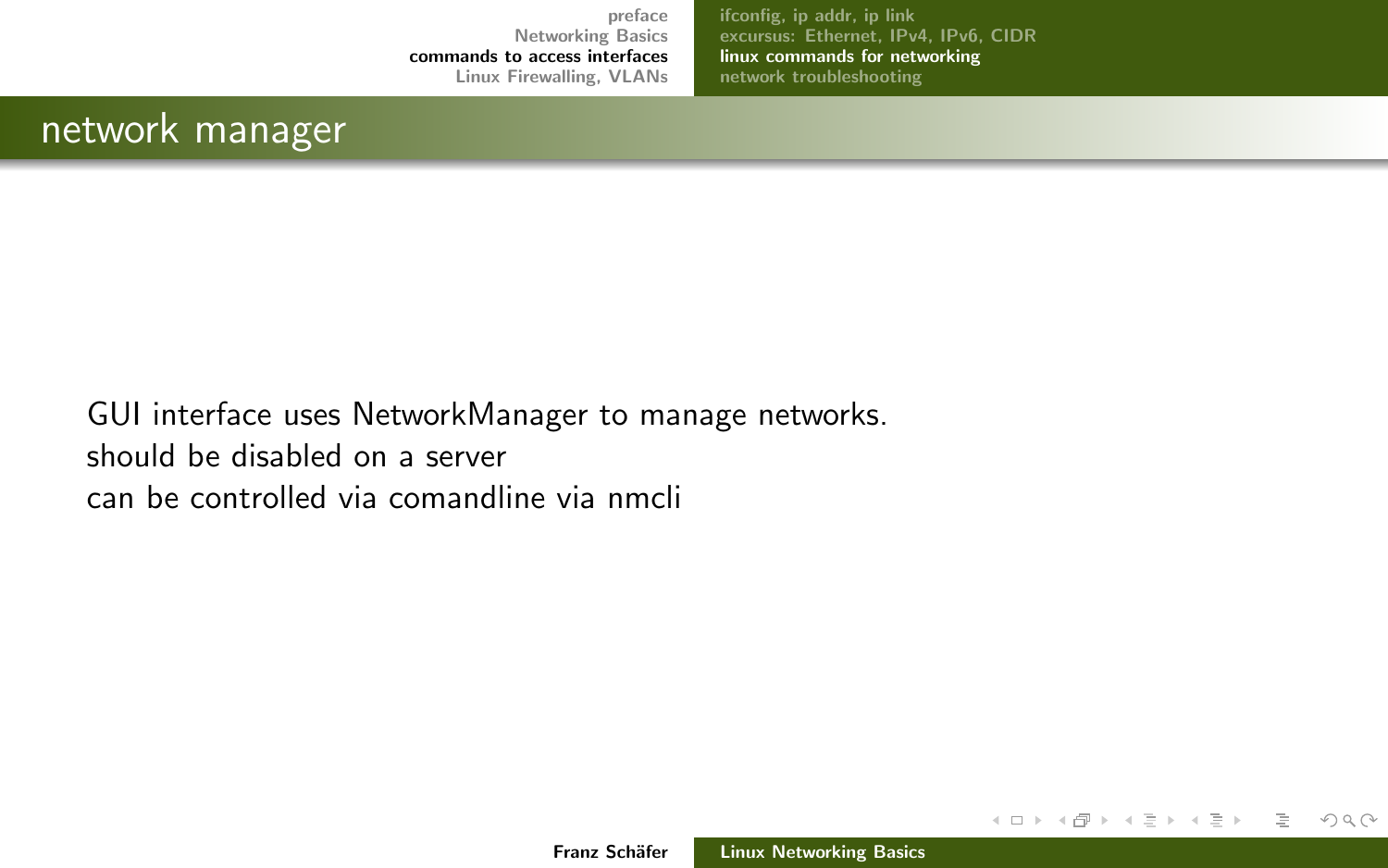[ifconfig, ip addr, ip link](#page-7-0) [excursus: Ethernet, IPv4, IPv6, CIDR](#page-9-0) [linux commands for networking](#page-14-0) [network troubleshooting](#page-25-0)

## alias interface

# ifconfig eth0:2 192.168.201.42 \ netmask 255.255.255.0 \ broadcast 192.168.201.255 # ifconfig eth0:2 192.168.201.42/24

additional IP address on an existing interface:

# ip addr add 192.168.202.123/24 dev eth0

イロン イ母ン イミン イミン

 $OQ$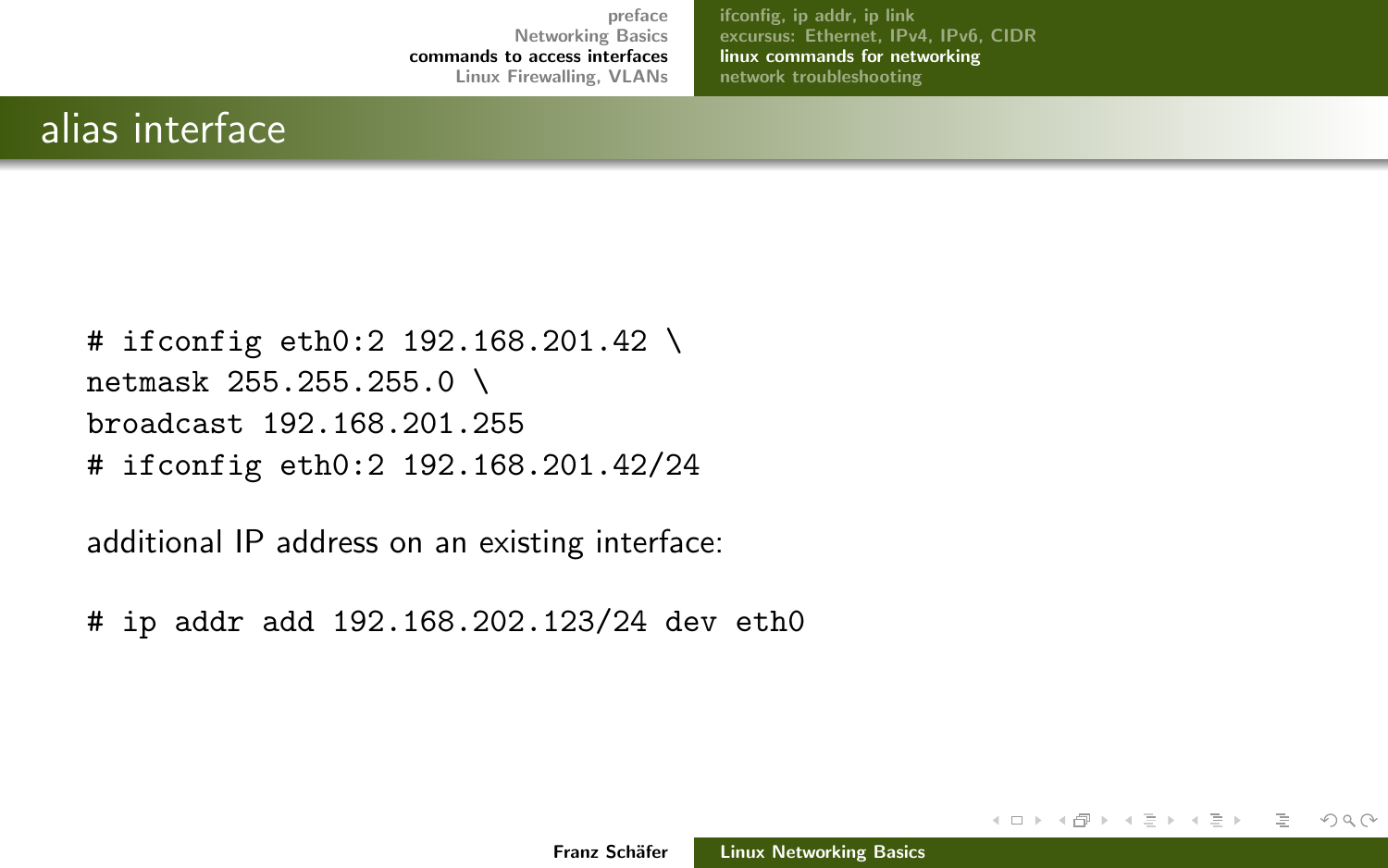[ifconfig, ip addr, ip link](#page-7-0) [excursus: Ethernet, IPv4, IPv6, CIDR](#page-9-0) [linux commands for networking](#page-14-0) [network troubleshooting](#page-25-0)

∢ロト ∢母 ト ∢ ミト ∢ ミト

 $\Omega$ 

## tcpdump - look at your traffic

# tcpdump -ni eth0 not port 22

13:40:09.295326 IP 213.235.242.217.4569 > 193.238.157.20.4569: UDP, length 12 13:40:09.322544 IP 141.89.64.1.27650 > 193.238.157.20.53: 16832% [1au] AAAA? dns.mond.at. (40) 13:40:09.322785 IP 193.238.157.20.53 > 141.89.64.1.27650: 16832\* 0/1/1 (88) 13:40:09.483043 arp who-has 192.168.30.32 (ff:ff:ff:ff:ff:ff) tell 192.168.30.32 13:40:09.516130 IP 194.168.8.110.32771 > 193.238.157.20.53: 57265 MX? area23.mond.at. (32)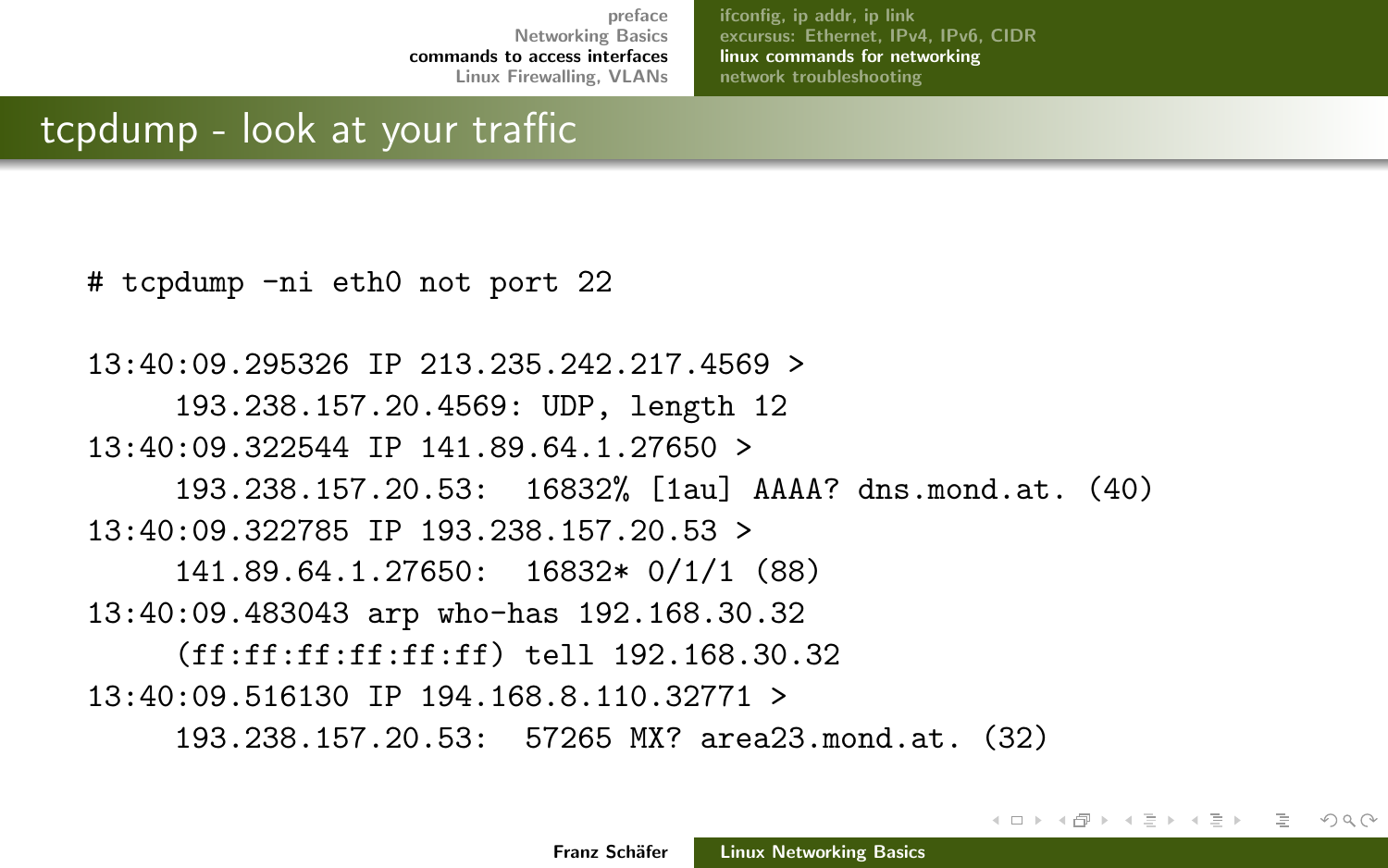[ifconfig, ip addr, ip link](#page-7-0) [excursus: Ethernet, IPv4, IPv6, CIDR](#page-9-0) [linux commands for networking](#page-14-0) [network troubleshooting](#page-25-0)

## ping



# ping www.google.com PING www.l.google.com (209.85.135.147) 56(84) bytes of data.

- 64 bytes from mu-in-f147.google.com (209.85.135.147): icmp\_seq=1 ttl=241 time=22.6 ms
- 64 bytes from mu-in-f147.google.com (209.85.135.147): icmp\_seq=2 ttl=241 time=22.6 ms

イロン イ母ン イミン イミン

 $OQ$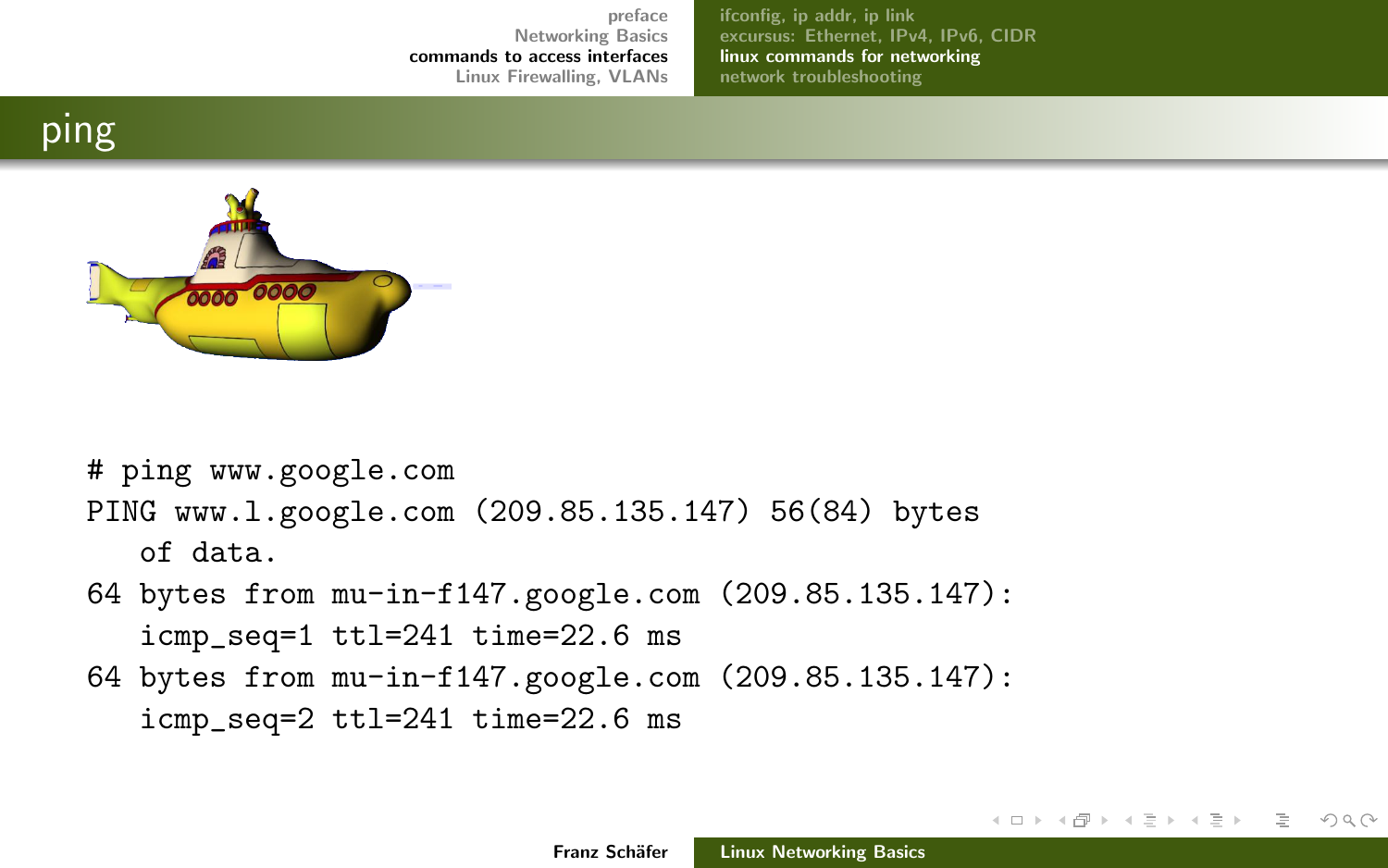[ifconfig, ip addr, ip link](#page-7-0) [excursus: Ethernet, IPv4, IPv6, CIDR](#page-9-0) [linux commands for networking](#page-14-0) [network troubleshooting](#page-25-0)

#### traceroute

...

# traceroute www.google.com

```
traceroute to www.l.google.com (209.85.135.103),
 30 hops max, 40 byte packets
```
1 gw-2-254.wu-wien.ac.at (137.208.254.254) 0.793 ms 0.769 ms 0.752 ms 2 box-1-19.wu-wien.ac.at (137.208.19.135) 0.849 ms 0.810 ms 0.879 ms

```
14 mu-in-f103.google.com (209.85.135.103)
       23.536 ms 23.664 ms 23.336 ms
```
イロト イ部 トイヨ トイヨ トー

 $OQ$ ミー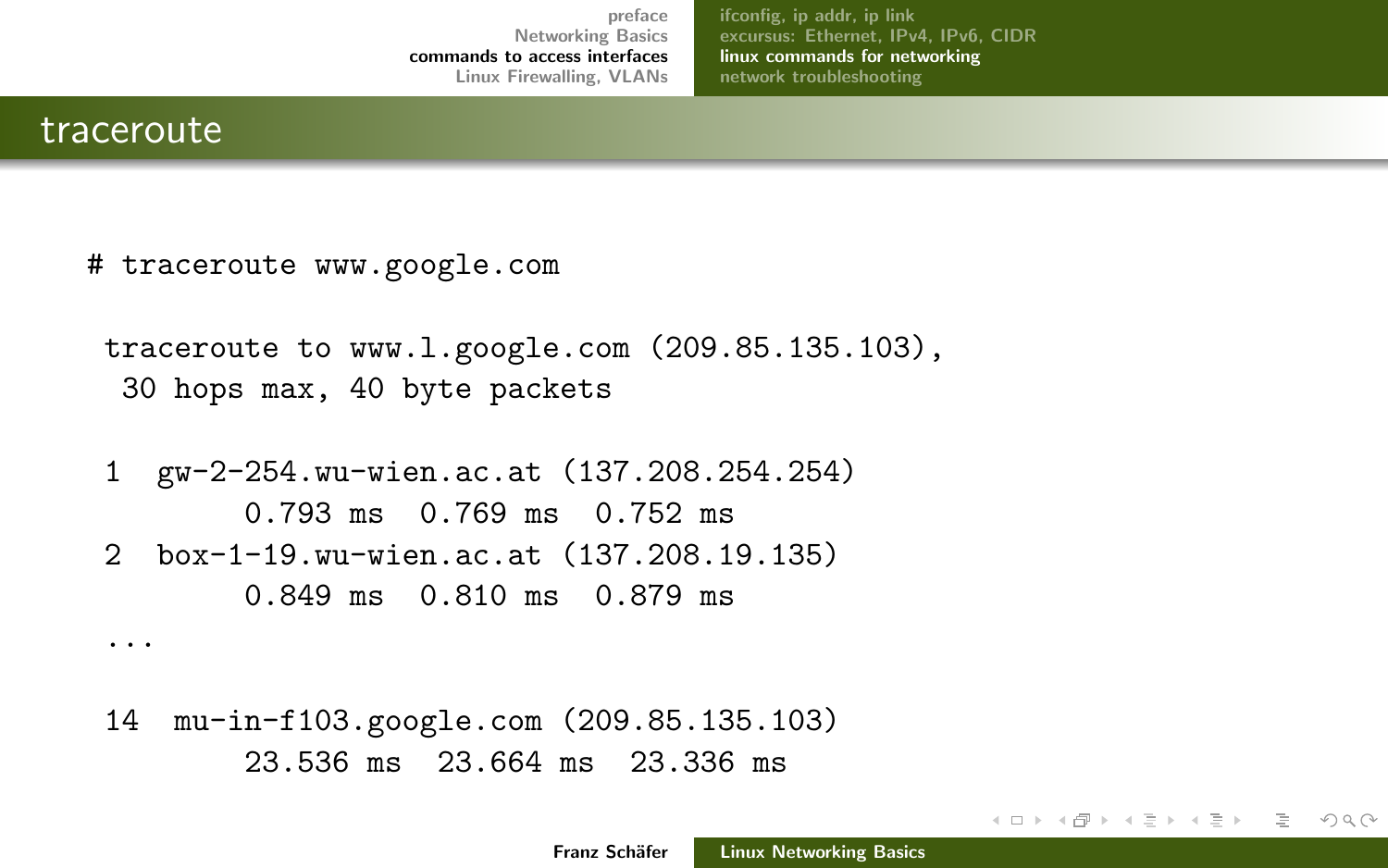[ifconfig, ip addr, ip link](#page-7-0) [excursus: Ethernet, IPv4, IPv6, CIDR](#page-9-0) [linux commands for networking](#page-14-0) [network troubleshooting](#page-25-0)

## route - how the packets find their way



イロト イ部 トイモト イモト

 $OQ$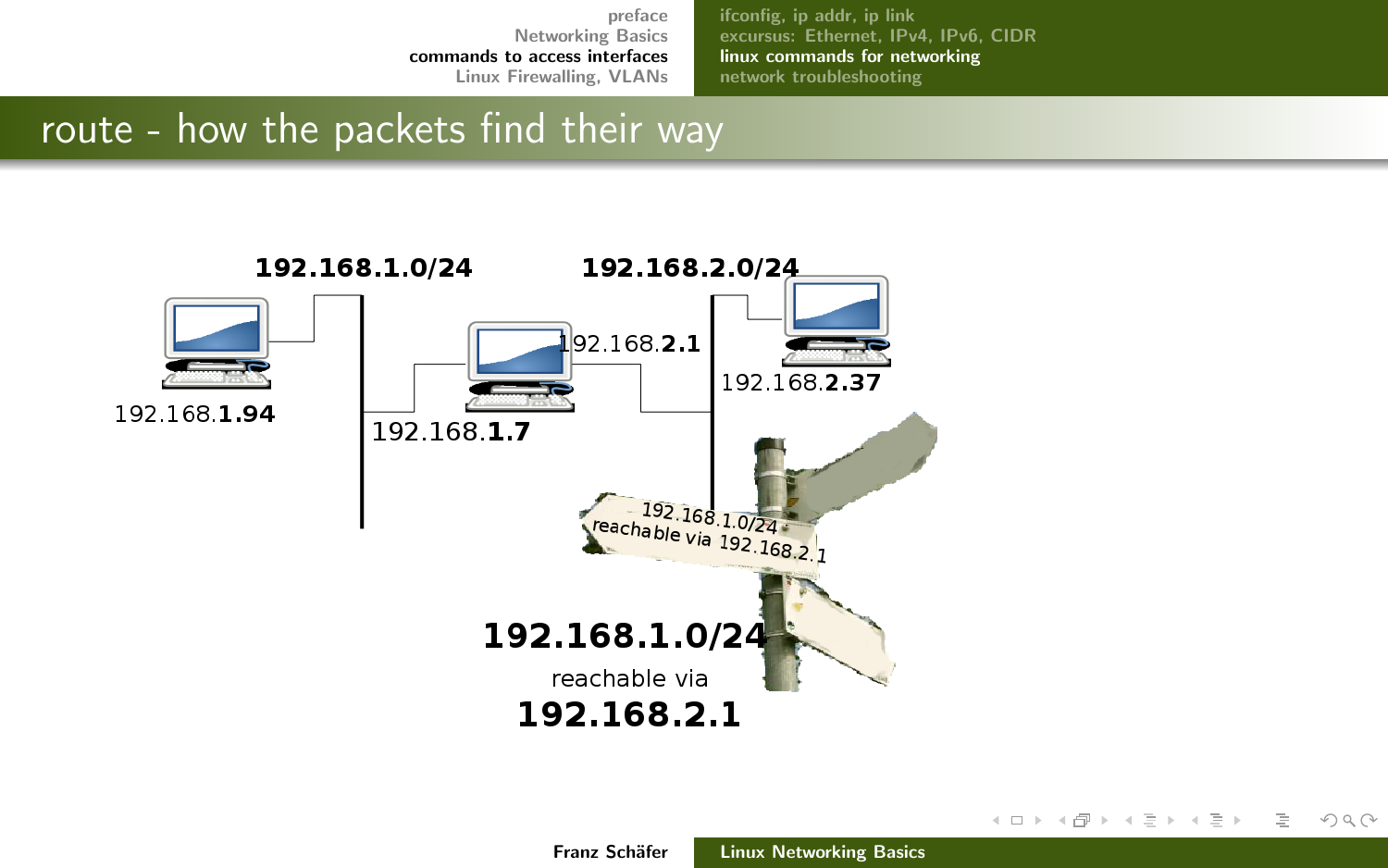[ifconfig, ip addr, ip link](#page-7-0) [excursus: Ethernet, IPv4, IPv6, CIDR](#page-9-0) [linux commands for networking](#page-14-0) [network troubleshooting](#page-25-0)

## route - a few examples

 $#$  route  $-n$ # route add default gw 192.168.1.1 # route add -net 192.168.2.0/24 gateway 192.168.1.7

イロン イ母ン イミン イミン

 $\equiv$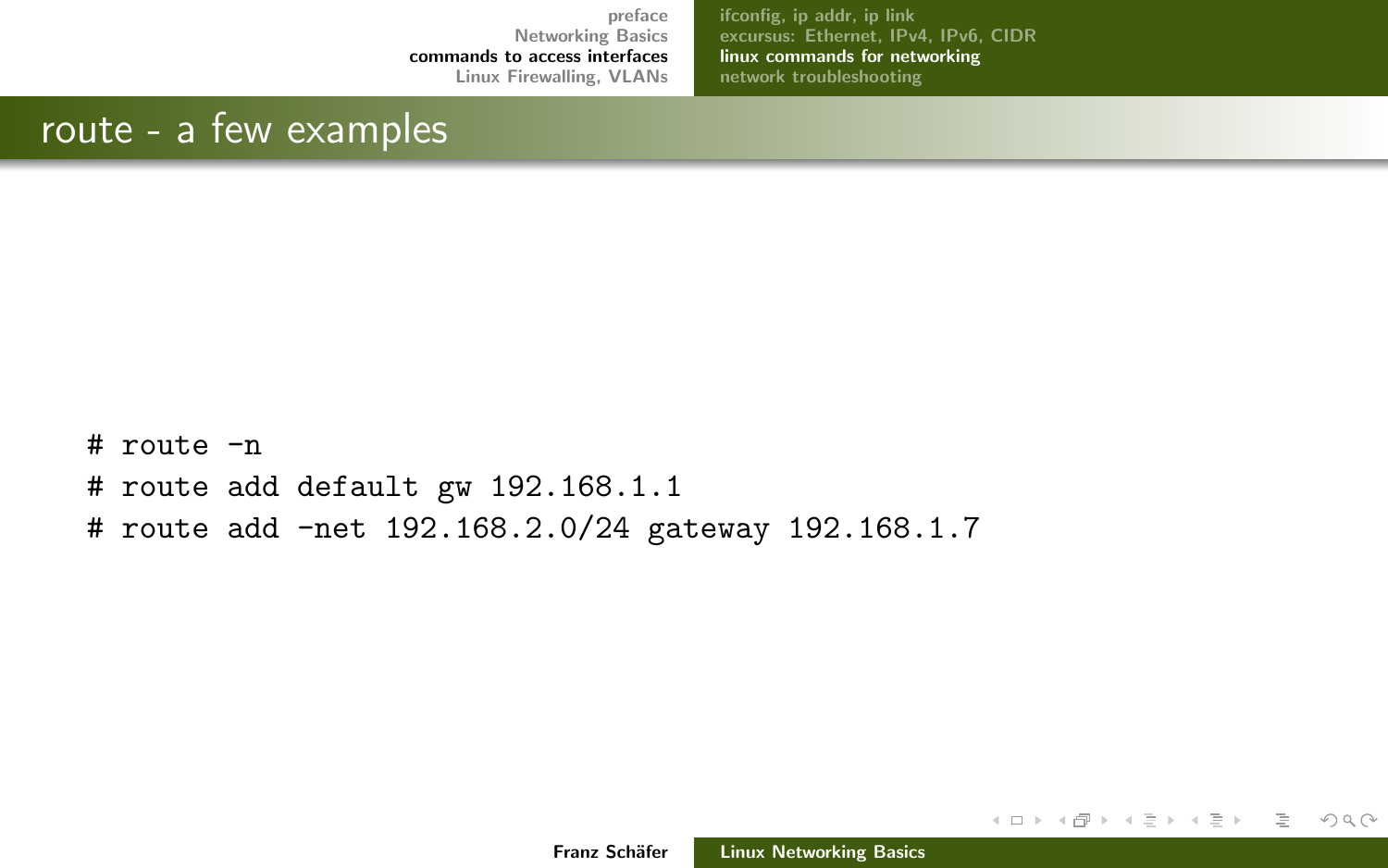[ifconfig, ip addr, ip link](#page-7-0) [excursus: Ethernet, IPv4, IPv6, CIDR](#page-9-0) [linux commands for networking](#page-14-0) [network troubleshooting](#page-25-0)

## turn on ip forwarding

per default packets are not forwarded from one interface to another

in /etc/sysctl.conf

```
net.ipv4.ip_forward=1
net.ipv4.conf.all.rp_filter=0
```
or

# echo 1 > /proc/sys/net/ipv4/ip\_forward # echo 0 > /proc/sys/net/ipv4/conf/all/rp\_filter

イロト イ部 トイモト イモト

つくい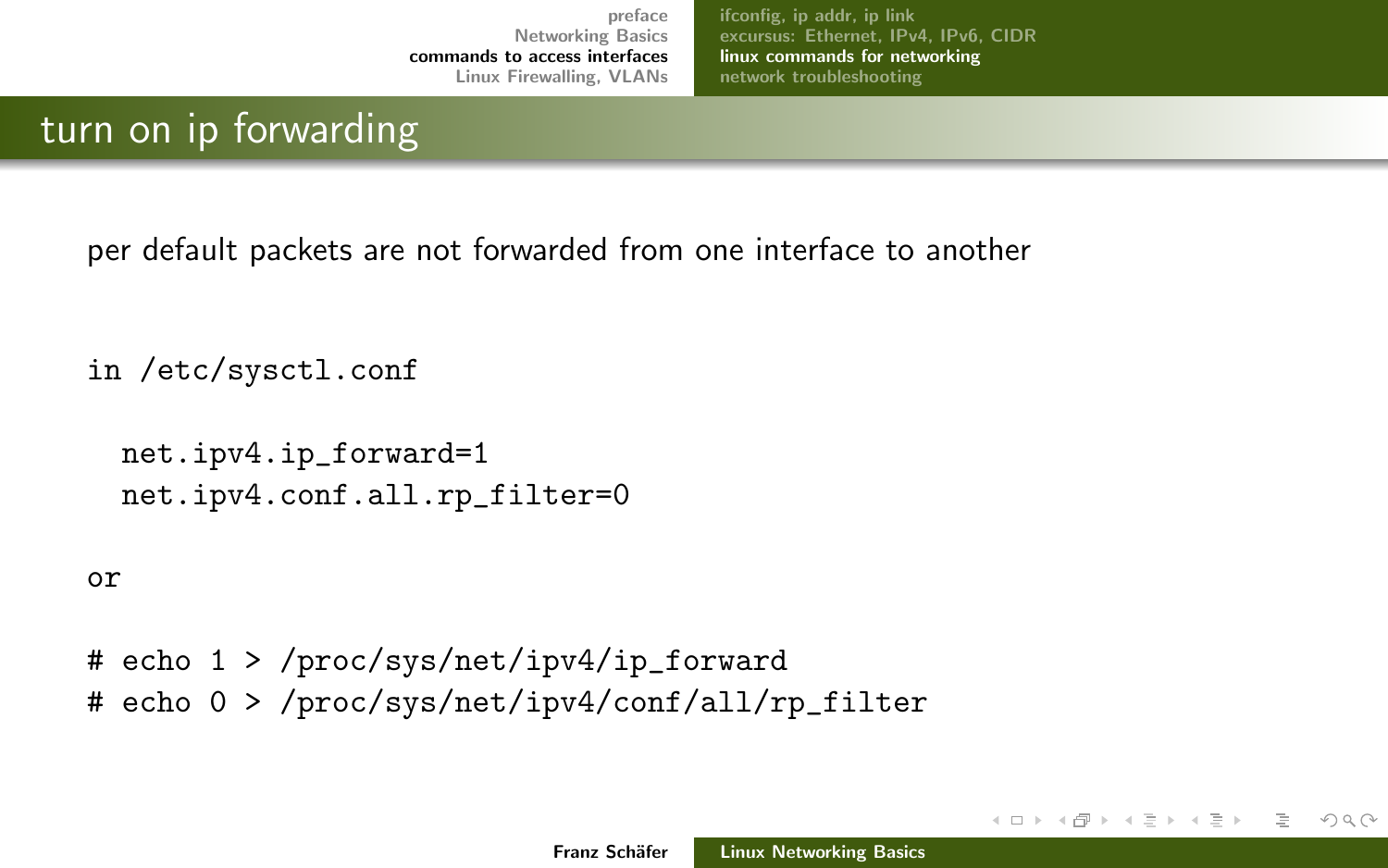[ifconfig, ip addr, ip link](#page-7-0) [excursus: Ethernet, IPv4, IPv6, CIDR](#page-9-0) [linux commands for networking](#page-14-0) [network troubleshooting](#page-25-0)

## dhcp client

#### # dhclient -v eth0

Internet Systems Consortium DHCP Client 4.3.1 Copyright 2004-2014 Internet Systems Consortium. All rights reserved. For info, please visit https://www.isc.org/software/dhcp/

Listening on LPF/eth0/80:ee:73:83:a9:1e Sending on LPF/eth0/80:ee:73:83:a9:1e Sending on Socket/fallback DHCPREQUEST on eth0 to 255.255.255.255 port 67 DHCPNAK from 192.168.79.1 DHCPDISCOVER on eth0 to 255.255.255.255 port 67 interval 8 DHCPREQUEST on eth0 to 255.255.255.255 port 67 DHCPOFFER from 192.168.79.1 DHCPACK from 192.168.79.1 bound to 192.168.79.108 -- renewal in 34746 seconds.

イロト イ押 トイヨ トイヨト

目。  $OQ$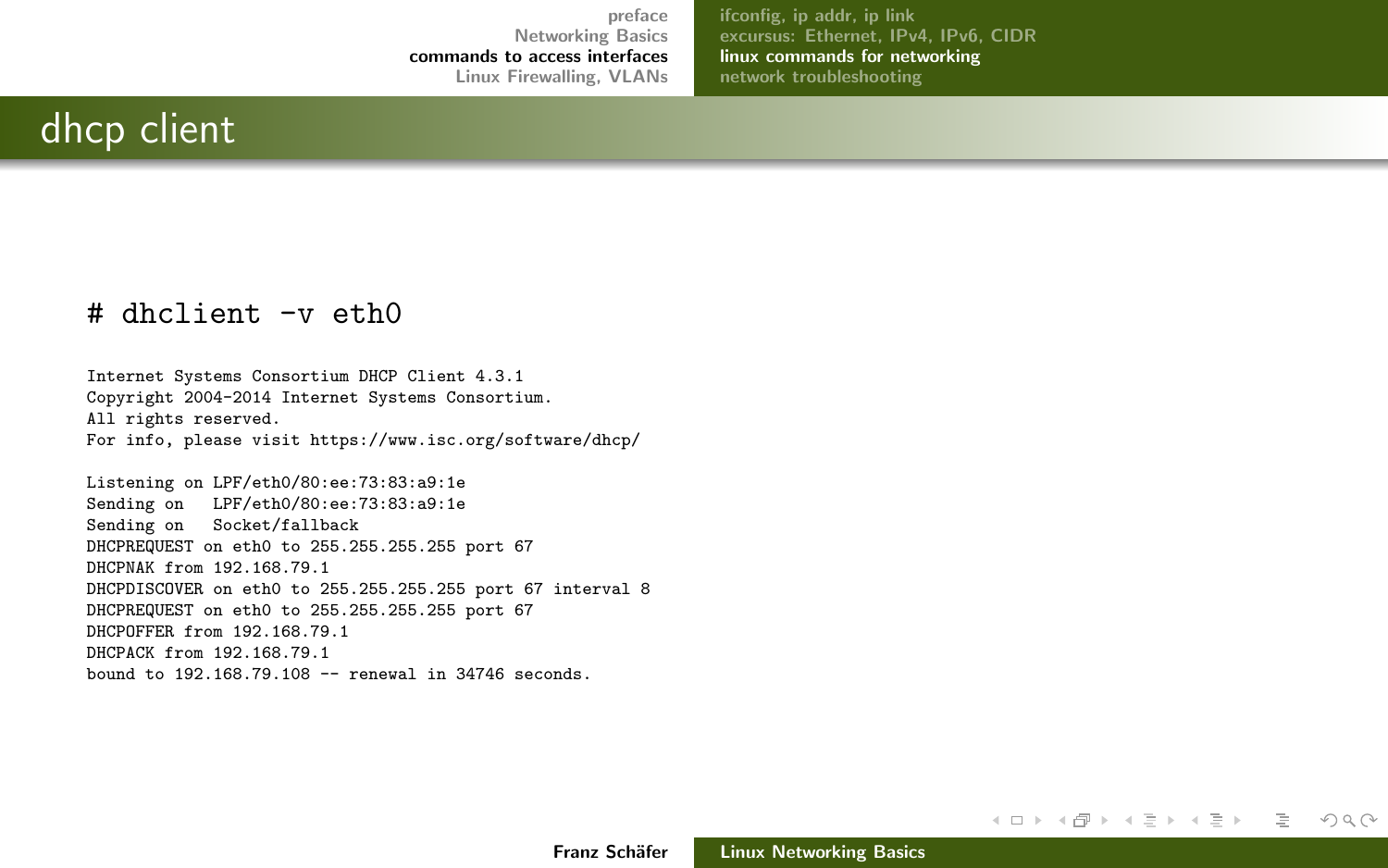[ifconfig, ip addr, ip link](#page-7-0) [excursus: Ethernet, IPv4, IPv6, CIDR](#page-9-0) [linux commands for networking](#page-14-0) [network troubleshooting](#page-25-0)

# ifup / ifdown

# ifup eth1

# ifup -a

config file: /etc/network/interfaces

auto lo iface lo inet loopback

auto eth1 iface eth1 inet dhcp

イロン イ母ン イミン イミン

 $\equiv$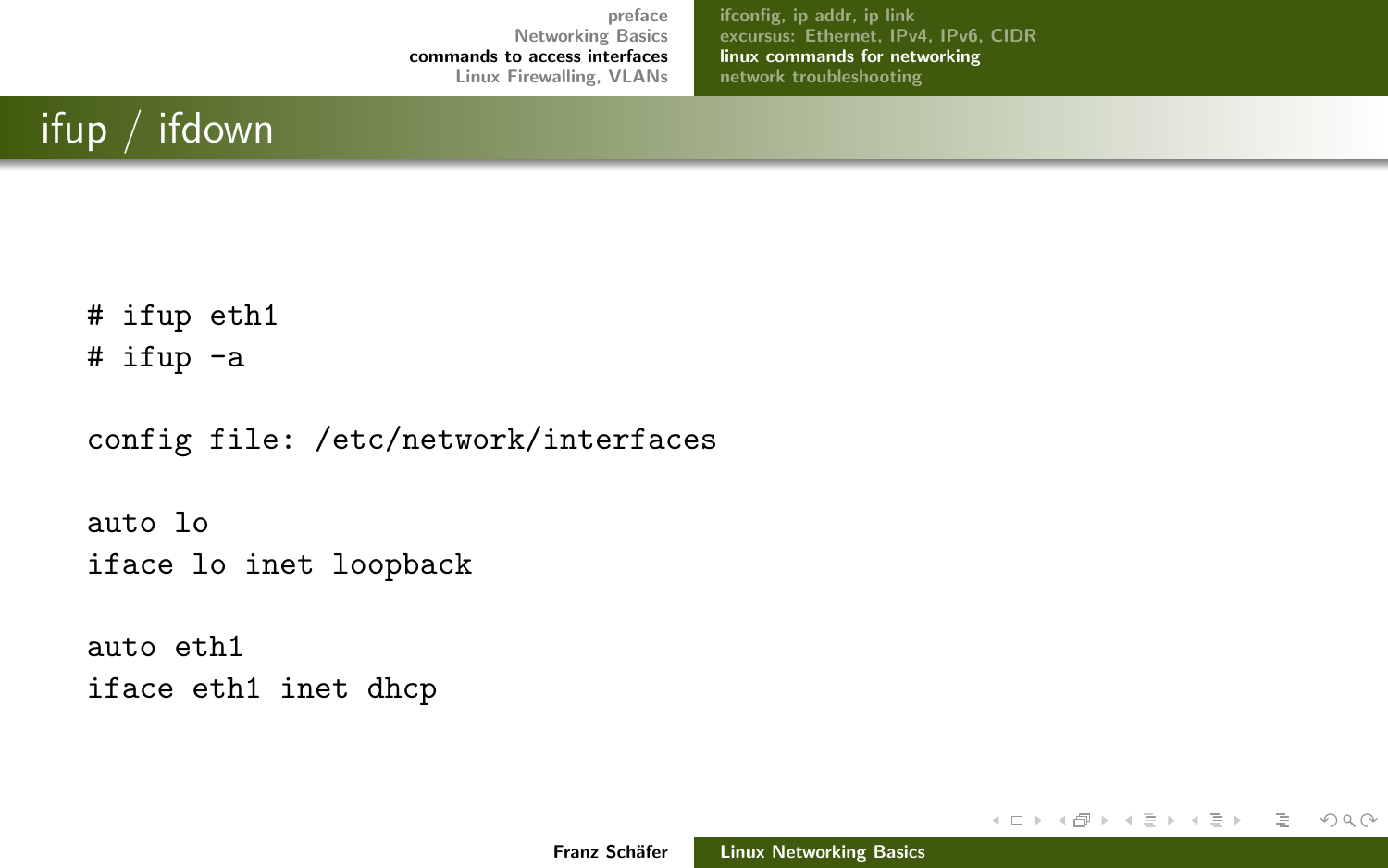[ifconfig, ip addr, ip link](#page-7-0) [excursus: Ethernet, IPv4, IPv6, CIDR](#page-9-0) [linux commands for networking](#page-14-0) [network troubleshooting](#page-25-0)

# /etc/network/interfaces

#### auto eth0

iface eth0 inet static

address 192.168.17.42

network 192.168.17.0

netmask 255.255.255.0

broadcast 192.168.17.255

gateway 192.168.17.1

up /root/myfirwall.sh

イロン イ母ン イミン イミン

 $\equiv$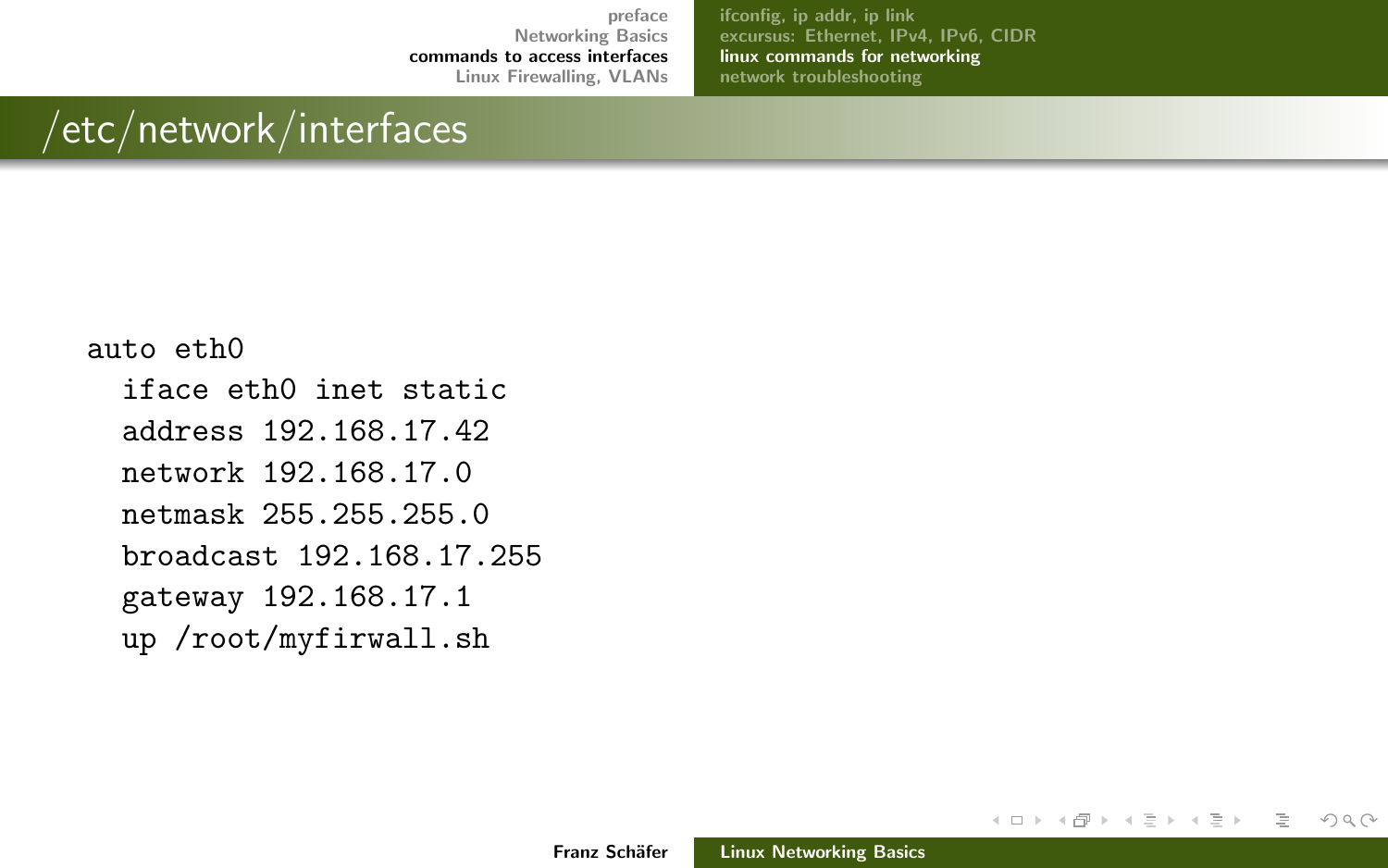[ifconfig, ip addr, ip link](#page-7-0) [excursus: Ethernet, IPv4, IPv6, CIDR](#page-9-0) [linux commands for networking](#page-14-0) [network troubleshooting](#page-25-0)

## <span id="page-25-0"></span>troubleshooting part 1

- ifconfig eth0 works? check modprobe for wireless: iwconfig, wpa\_supplicant
- do we have the right IP address in ifconfig or ip addr e.g. use dhclient
- check route -n

イロト イ部 トイモト イモト

 $OQ$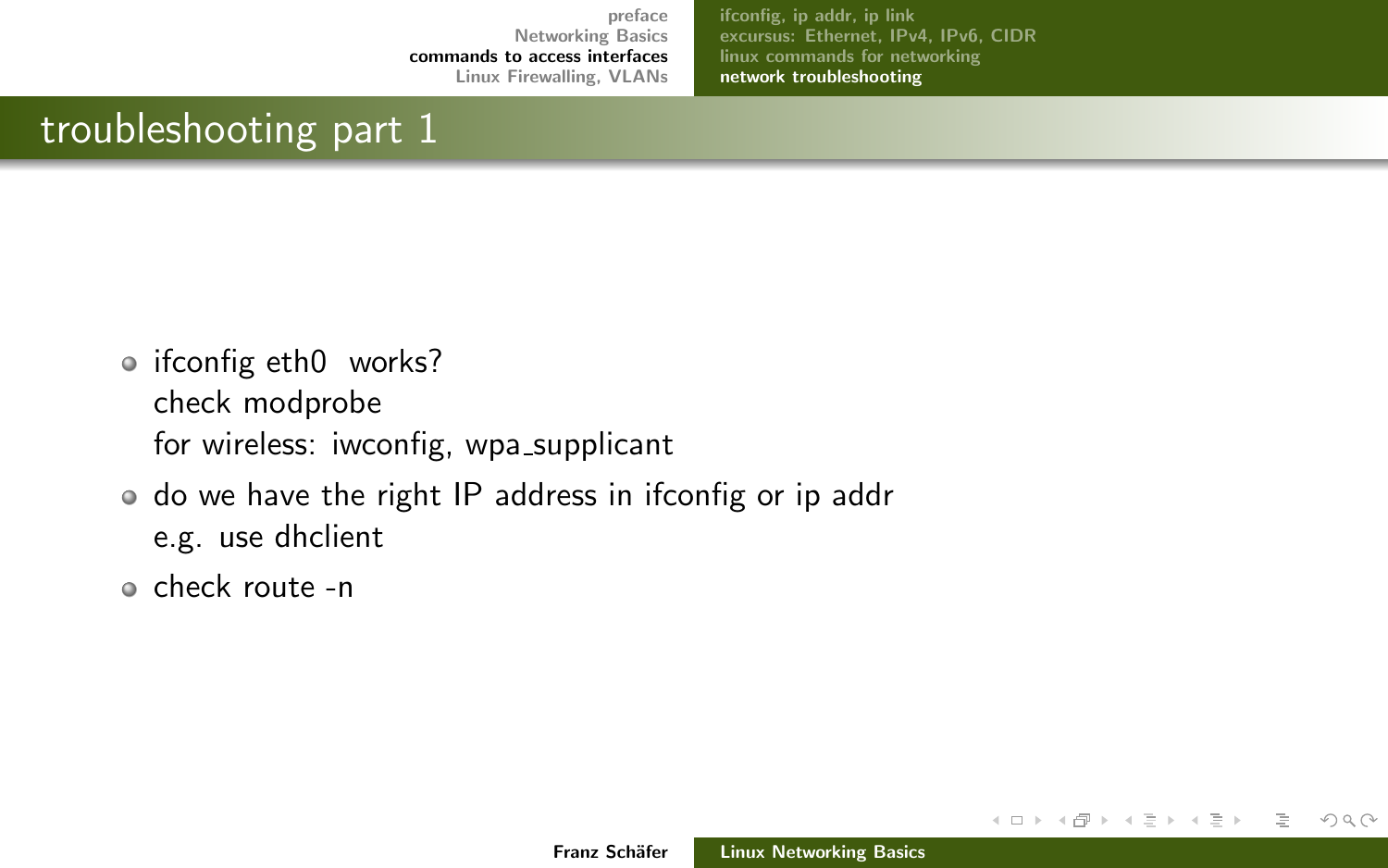[ifconfig, ip addr, ip link](#page-7-0) [excursus: Ethernet, IPv4, IPv6, CIDR](#page-9-0) [linux commands for networking](#page-14-0) [network troubleshooting](#page-25-0)

## troubleshooting part 2

- ifconfig shows incoming packets?
- o tcpdump -ni shows packets?
- ping a maschine in the local network (e.g. gateway)
- check arp -n

do we see the mac address of the gateway?

- try a traceroute to an outside address
- maybe it is a dns problem ip address works but names do not.

∢ロト ∢母 ト ∢ ミト ∢ ミト

つくい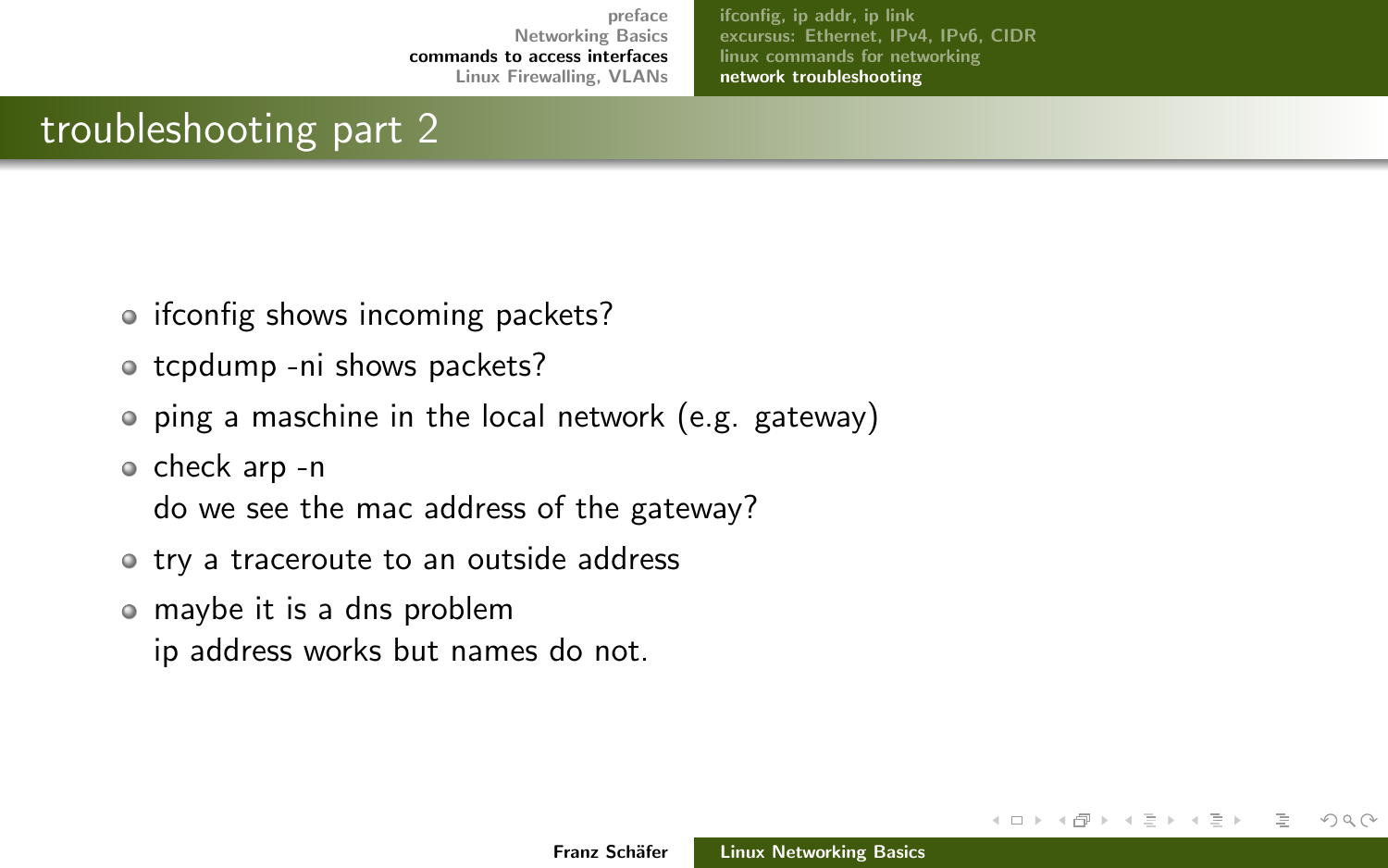[ifconfig, ip addr, ip link](#page-7-0) [excursus: Ethernet, IPv4, IPv6, CIDR](#page-9-0) [linux commands for networking](#page-14-0) [network troubleshooting](#page-25-0)

## TCP and UDP port numbers

TCP — network stack takes care about providing the ilusion of a connection UDP — you only send packets. they may get lost or may arrive in the wrong order. Well known ports

```
tcp 80 www
tcp 25 smtp (email sending)
tcp 22 ssh
udp 53 dns
```
イロン イ母ン イミン イミン

目

つくい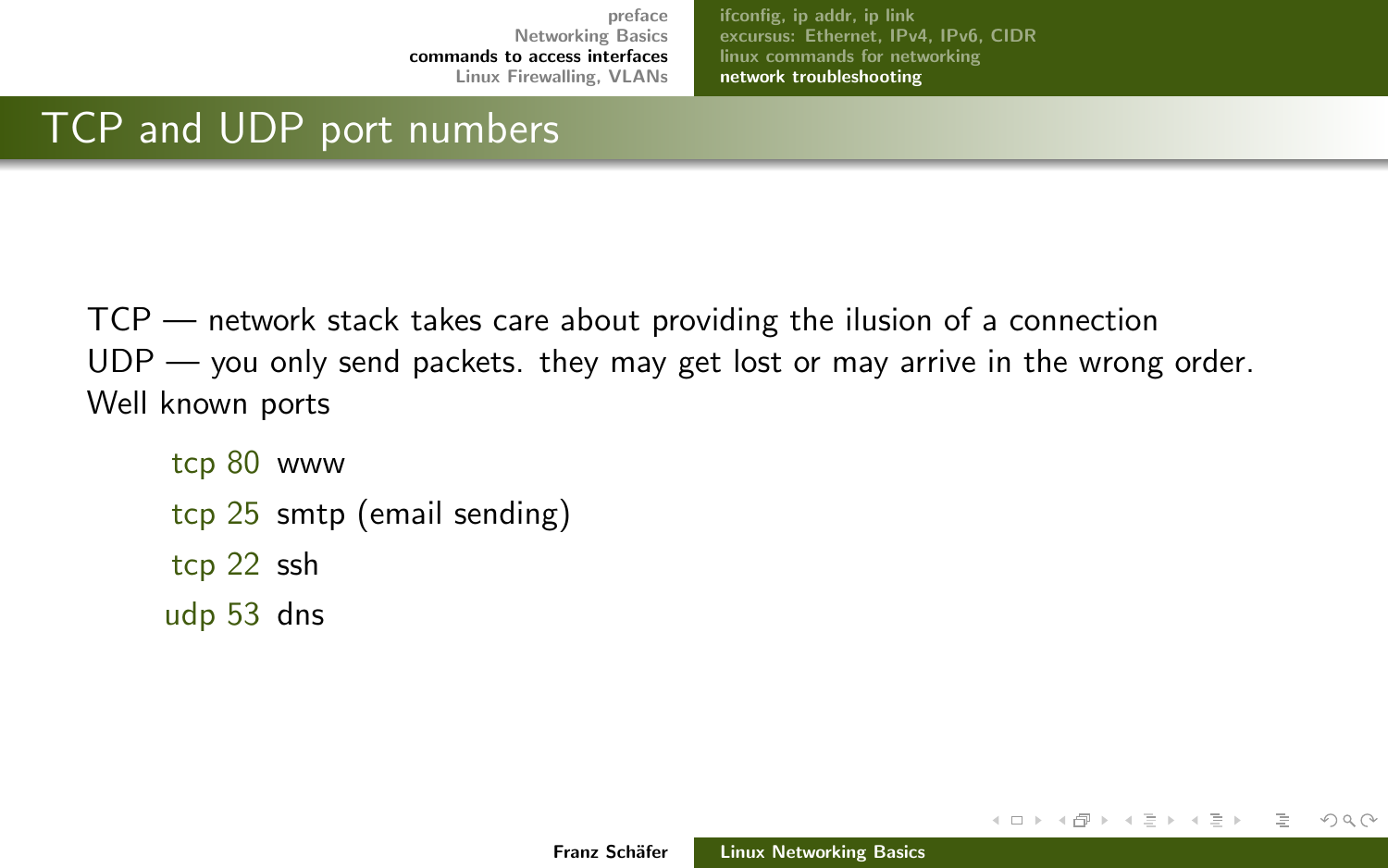[iptables](#page-28-0) [VLANs](#page-31-0) [example OpenVPN](#page-34-0)

## <span id="page-28-0"></span>iptables



イロト イ部 トイミト イミト

 $\equiv$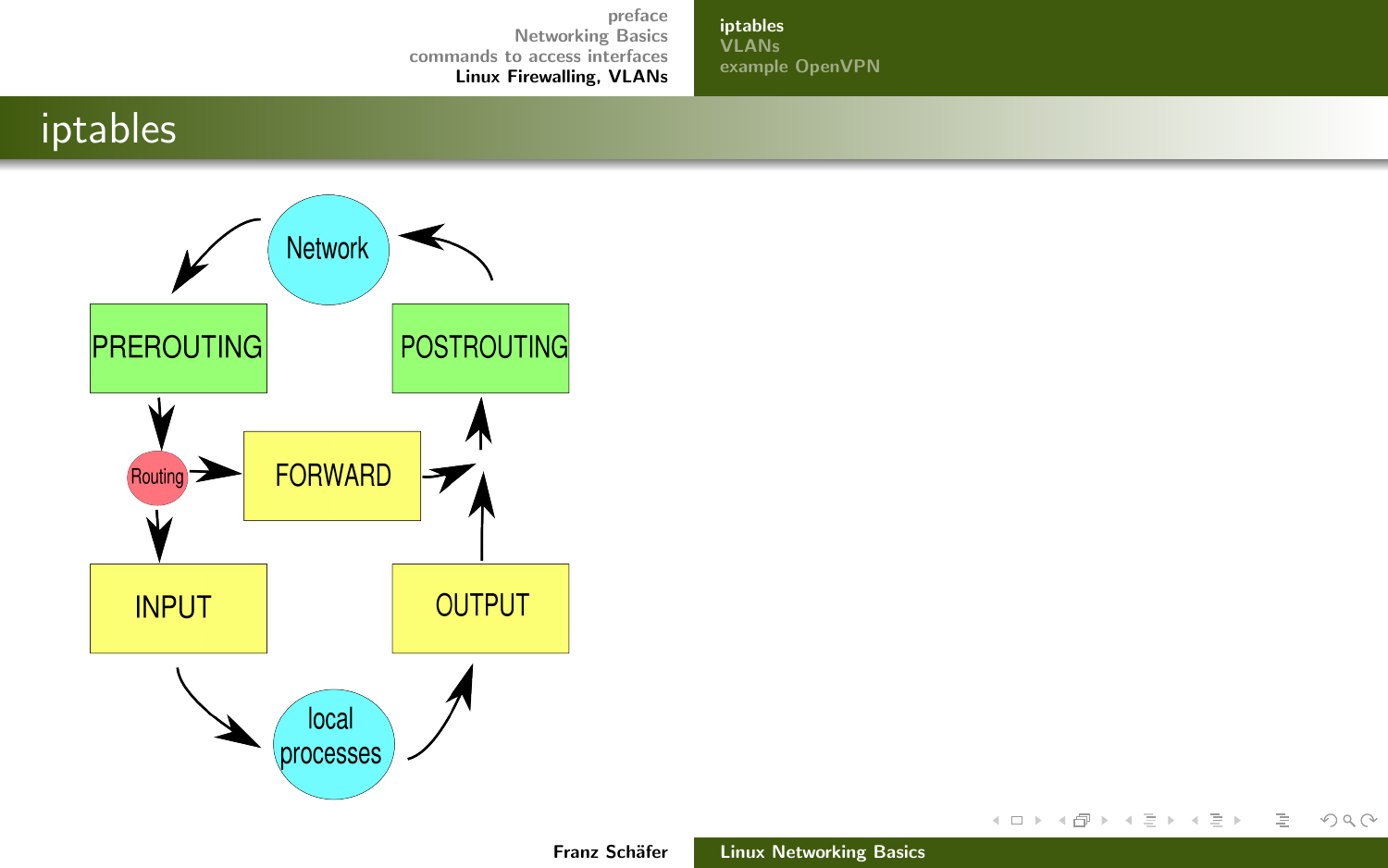[iptables](#page-28-0) **VI ANs** [example OpenVPN](#page-34-0)

## iptables filter examples

```
show rules:
# iptables -L -n
# iptables -L -n -t nat
flush rules:
# iptables -F
protect access to SSH:
# iptables -I INPUT -j DROP -i eth1 -p tcp \
  -dport 22 -s 0/0# iptables -I INPUT -i ACCEPT -s 182.16.21.0/24 \
  -p tcp --dport 22
```
イロン イ母ン イミン イヨン 一店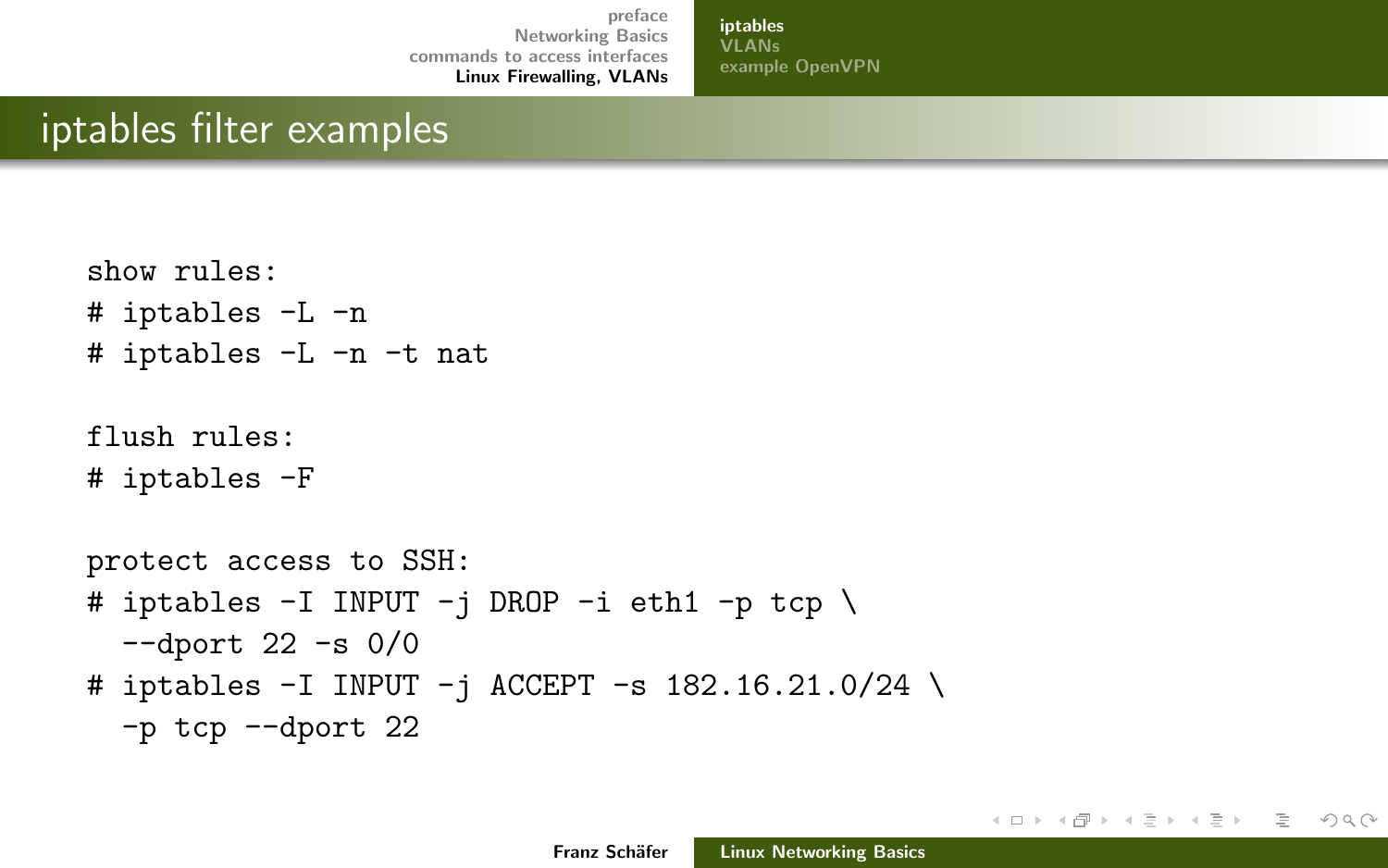[iptables](#page-28-0) **[VLANs](#page-31-0)** [example OpenVPN](#page-34-0)

## iptables nat

```
# iptables -t nat -I POSTROUTING -j SNAT \
 -s 10.0.0.0/8 -d ! 10.0.0.0/8 \
 --to-source 123.231.12.222
```

```
# iptables -t nat -I POSTROUTING \
  -i MASQUERADE -s 192.168.1.0/24 \
  --out-interface eth1
```
イロン イ母ン イミン イヨン

目  $OQ$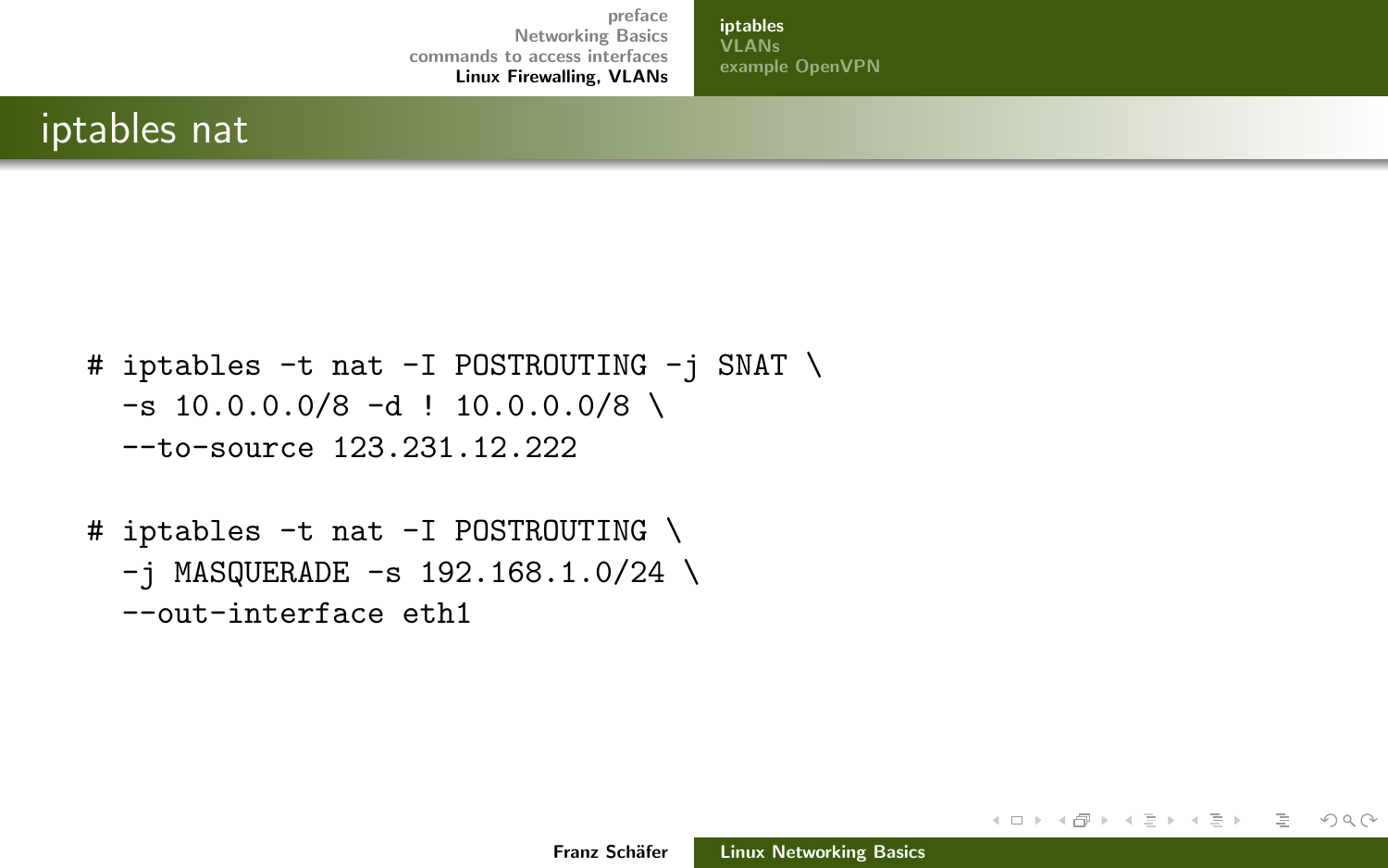[iptables](#page-28-0) [VLANs](#page-31-0) [example OpenVPN](#page-34-0)

## <span id="page-31-0"></span>why **VLANs?**

We want multiple networks on the same physcial cable to connect networks over different switchs: IEEE 802.1q addes a 12bit VLAN tag to each ethernet packet so we can have about 4096 different VLANs.

イロン イ母ン イミン イミン

 $\equiv$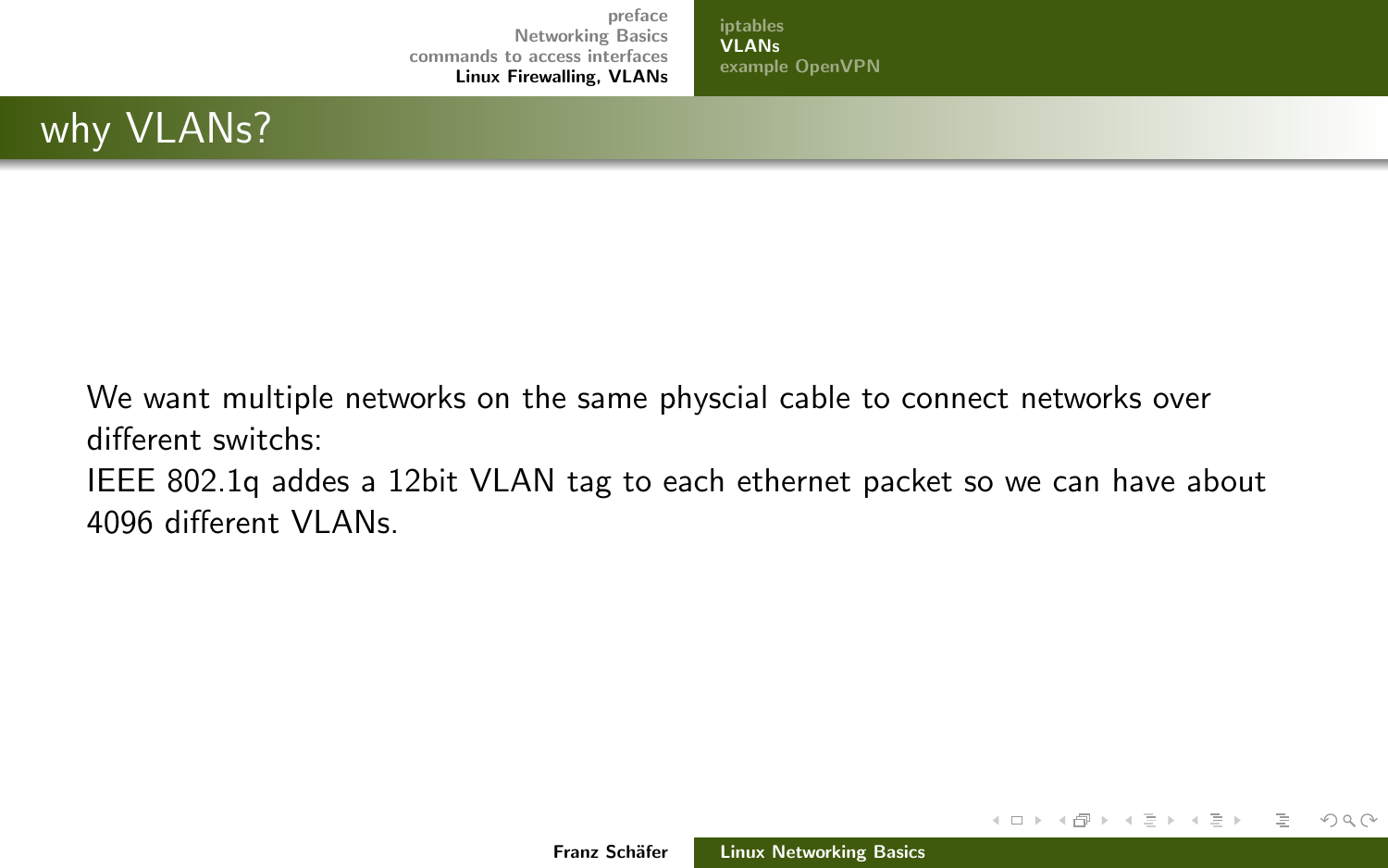[iptables](#page-28-0) [VLANs](#page-31-0) [example OpenVPN](#page-34-0)

# VLANs example diagram

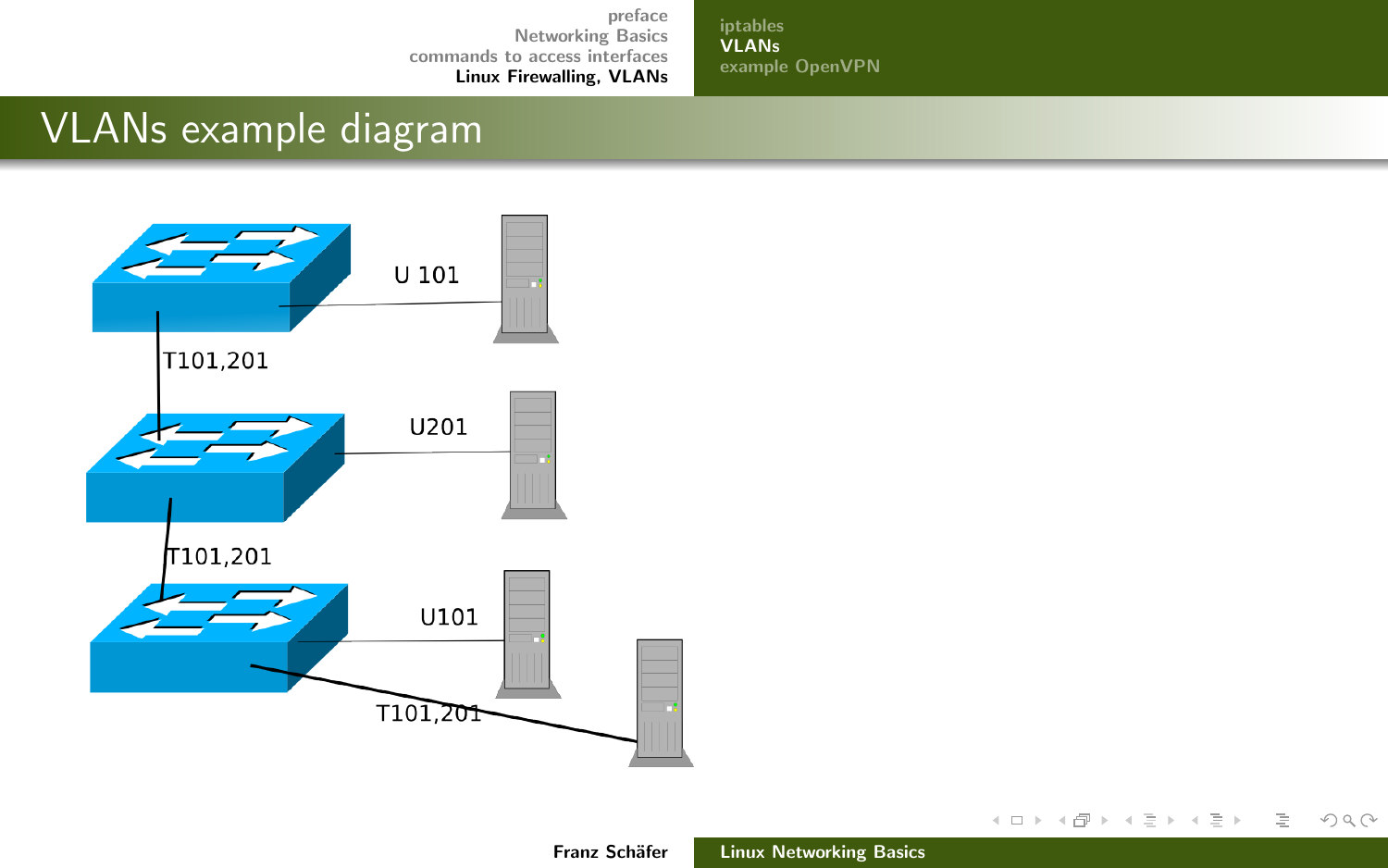[iptables](#page-28-0) [VLANs](#page-31-0) [example OpenVPN](#page-34-0)

# Linux VLAN commands

- # ifconfig eth0 up
- # vconfig add eth0 101
- # vconfig add eth0 201
- # ifconfig eth0.101 192.168.123.45 ....

can also be done in /etc/network/interfaces

イロン イ母ン イミン イミン

 $\equiv$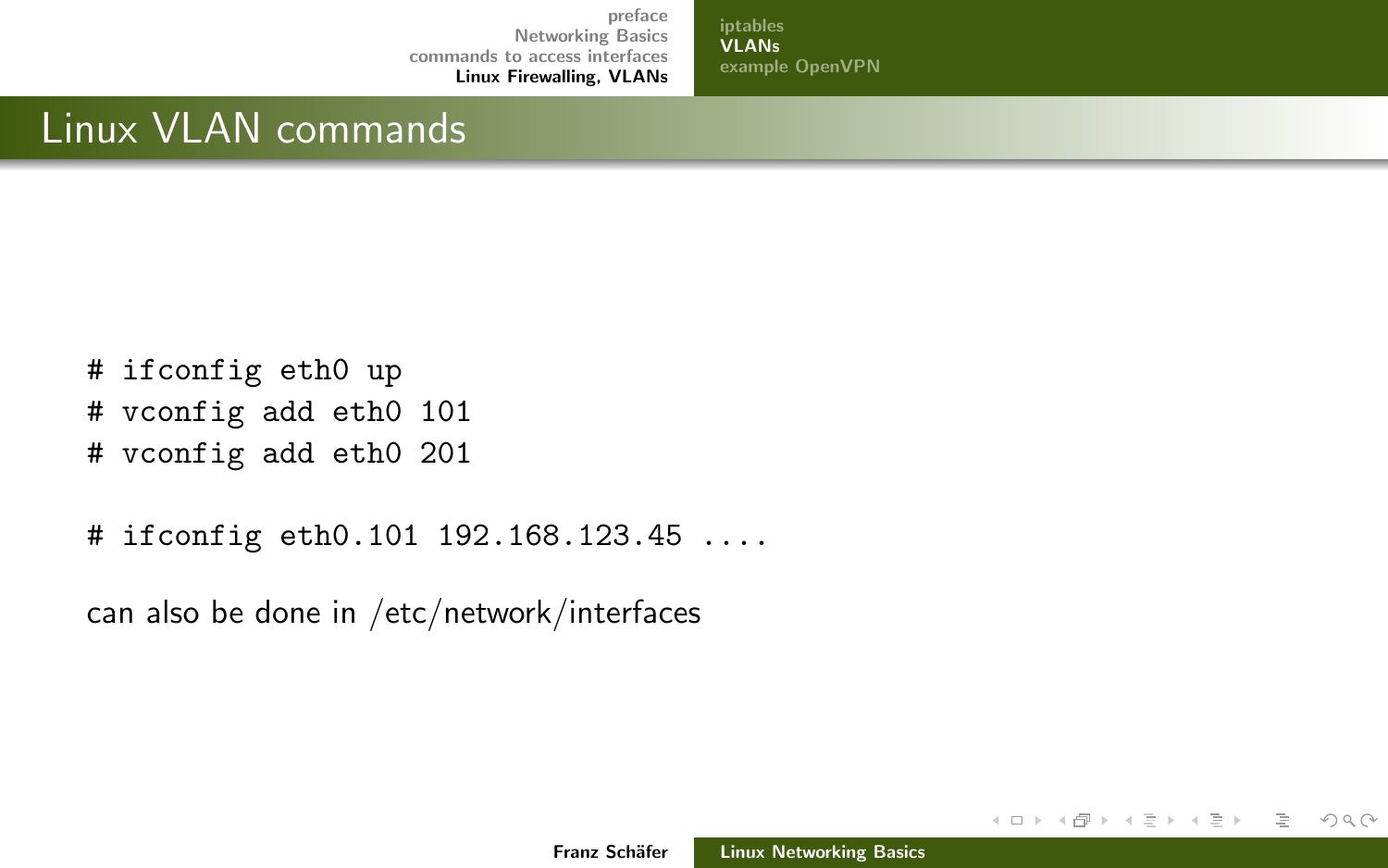[iptables](#page-28-0) [VLANs](#page-31-0) [example OpenVPN](#page-34-0)

## <span id="page-34-0"></span>installing openvpn

- # apt-get install openvpn
- # cd /usr/share/doc/openvpn/examples/sample-config-files
- # zcat examples/sample-config-files/server.conf.gz \
	- > /etc/openvpn/mondbasis.conf
- # openssl dhparam -out dh2048.pem 2048
- # chdir /etc/openvpn/
- # mkdir cd

```
copy easy-rsa scripts
```
and edit ./vars

```
# ./build-ca
```
- # ./build-key-server openvpn.mond.at
- # ./build-key-pass mondhandy@mond.at

イロン イ母ン イミン イミン

 $OQ$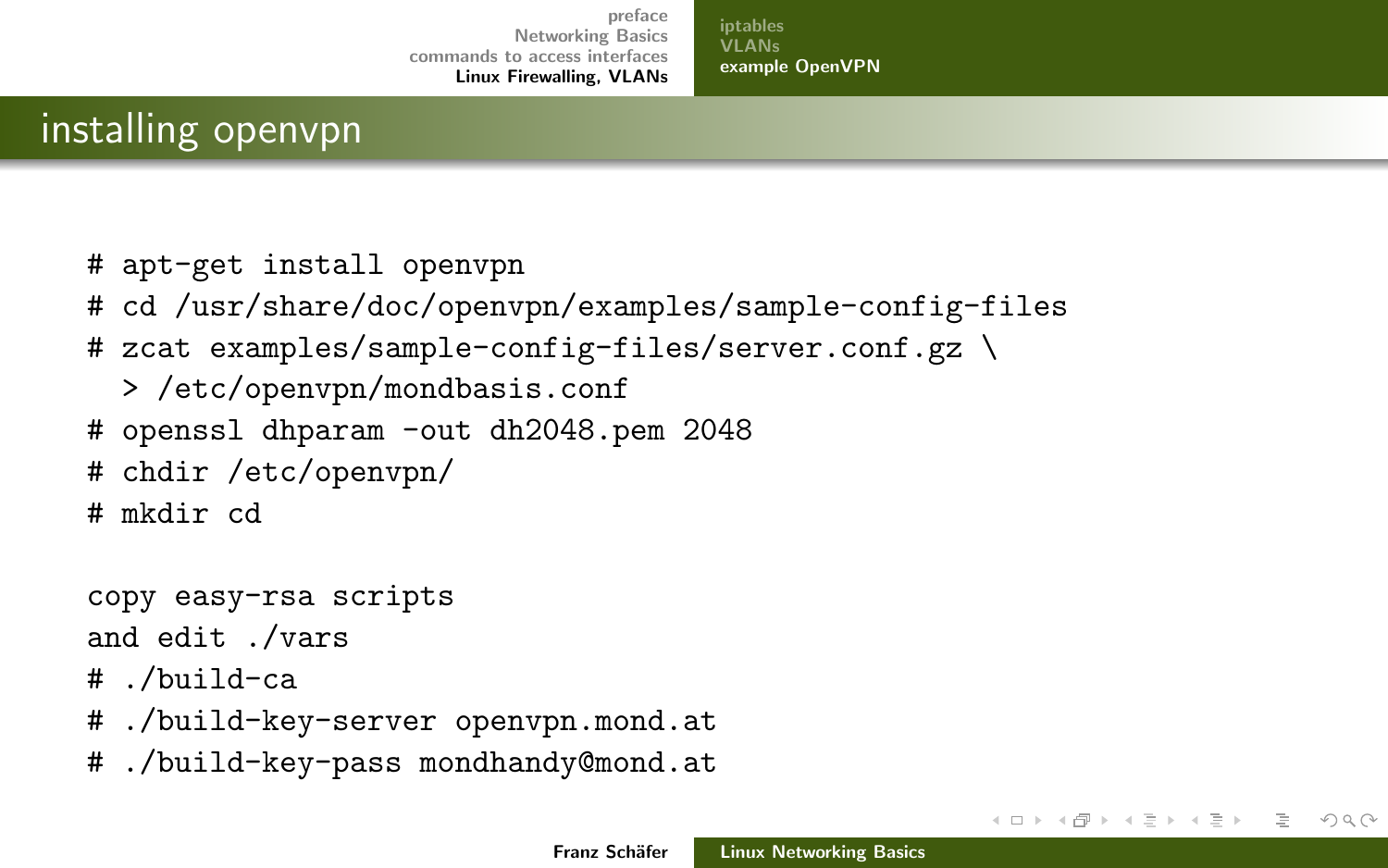[iptables](#page-28-0) [VLANs](#page-31-0) [example OpenVPN](#page-34-0)

## installing openvpn

```
edit /etc/default/openvpn
```

```
to select the configuration to start on boot
# /etc/init.d/openvpn restart
```

```
check logs
# journalctl -xn
# tail -100 /var/log/syslog
```

```
openvpn should be listening on port 1194 udp
# netstat -nu --listen -p
```
イロン イ母ン イミン イミン

 $OQ$ 

E.